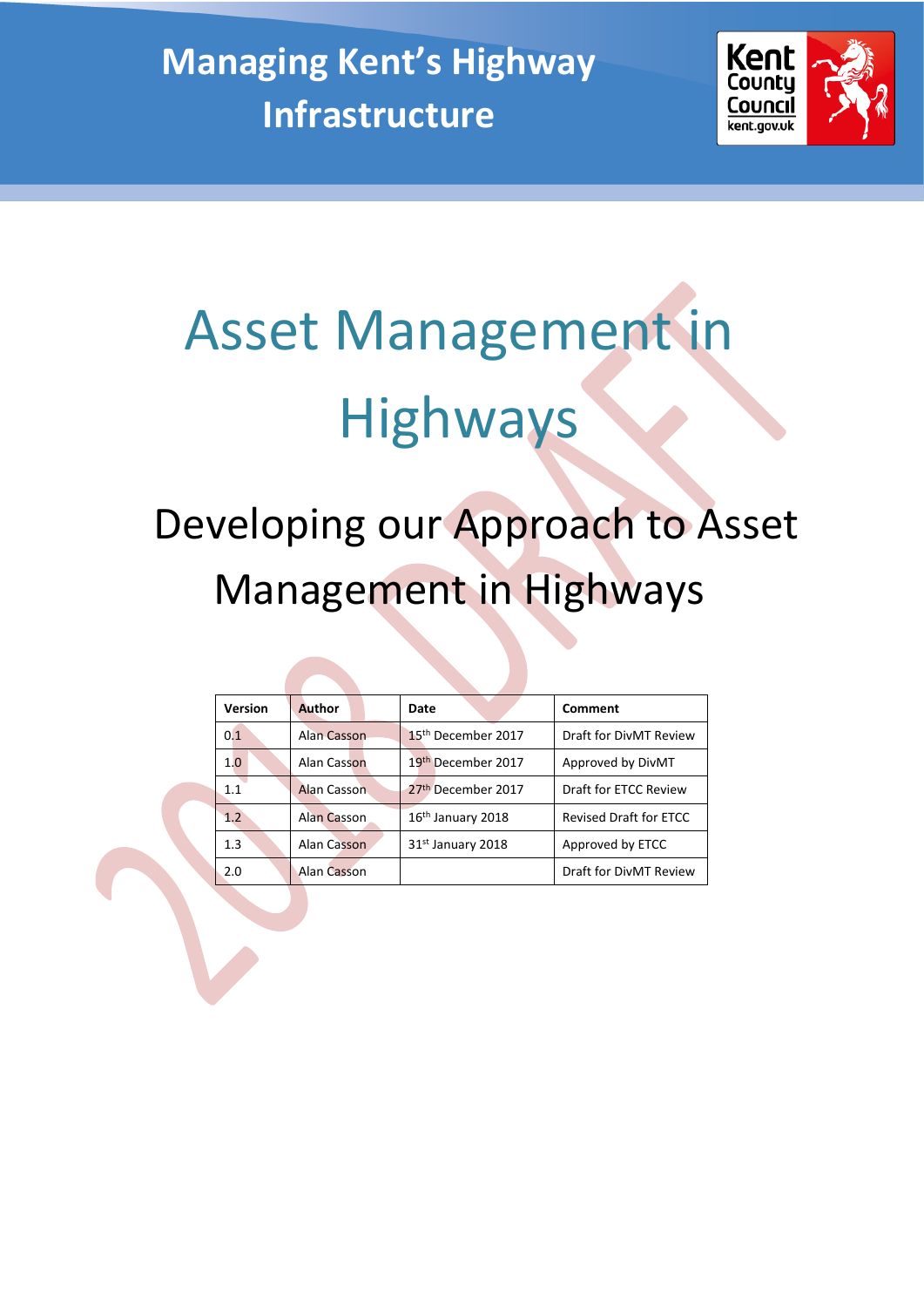# **Contents**

| Improvements in the management of our roads, implemented in the last twelve months 11          |  |
|------------------------------------------------------------------------------------------------|--|
|                                                                                                |  |
|                                                                                                |  |
|                                                                                                |  |
|                                                                                                |  |
|                                                                                                |  |
| Improvements in the management of our structures, implemented in the last twelve months 13     |  |
| Future improvements to enable us to improve the management of our structures asset 13          |  |
|                                                                                                |  |
|                                                                                                |  |
|                                                                                                |  |
| Improvements in the management of our drainage asset, implemented in the last twelve months16  |  |
| Future improvements to enable us to improve the management of our drainage asset16             |  |
|                                                                                                |  |
|                                                                                                |  |
|                                                                                                |  |
| Improvements in the management of our crash barriers, implemented in the last twelve months 18 |  |
| Future improvements to enable us to improve the management of our crash barriers 18            |  |
|                                                                                                |  |
|                                                                                                |  |
|                                                                                                |  |
|                                                                                                |  |
|                                                                                                |  |
| Improvements in the management of our footways, implemented in the last twelve months21        |  |
| Future improvements to enable us to improve the management of our footways 21                  |  |
|                                                                                                |  |
|                                                                                                |  |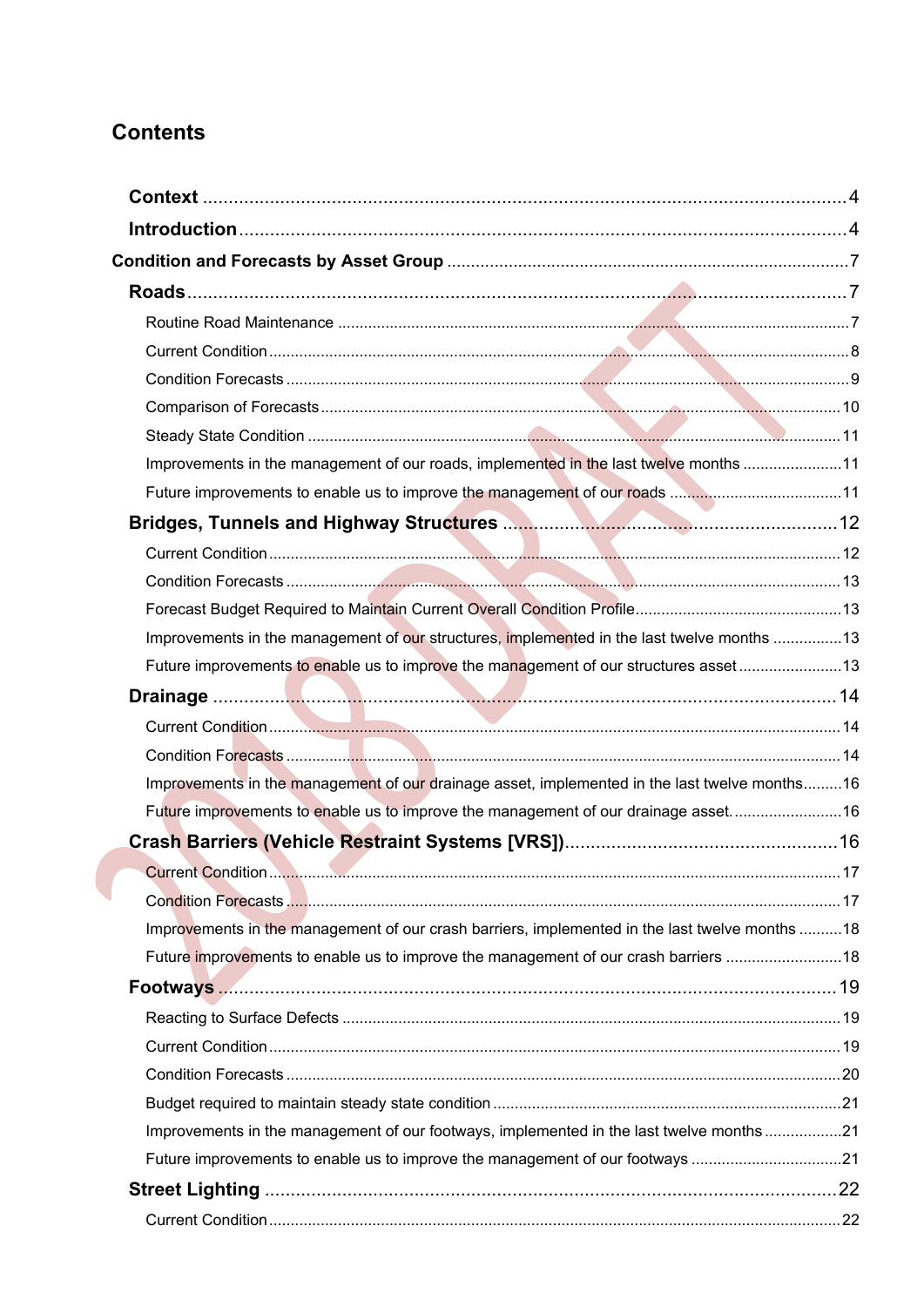| Improvements in the management of our street lighting asset, implemented in the last twelve    |  |
|------------------------------------------------------------------------------------------------|--|
| Future improvements to enable us to improve the management of our street lighting asset 24     |  |
|                                                                                                |  |
|                                                                                                |  |
|                                                                                                |  |
| Improvements in the management of our ITS assets, implemented in the last twelve months 26     |  |
| Future improvements to enable us to improve the management of our ITS asset 26                 |  |
|                                                                                                |  |
|                                                                                                |  |
| Improvements in the management of our soft landscape asset, implemented in the last twelve     |  |
| Future improvements to enable us to improve the management of our soft landscape asset28       |  |
| Road Markings and Studs, Pedestrian Guardrail and Unlit Signs28                                |  |
|                                                                                                |  |
|                                                                                                |  |
|                                                                                                |  |
| Improvements in the management of these asset groups, implemented in the last twelve months 30 |  |
| Future improvements to enable us to improve the management of these asset groups 30            |  |
|                                                                                                |  |
|                                                                                                |  |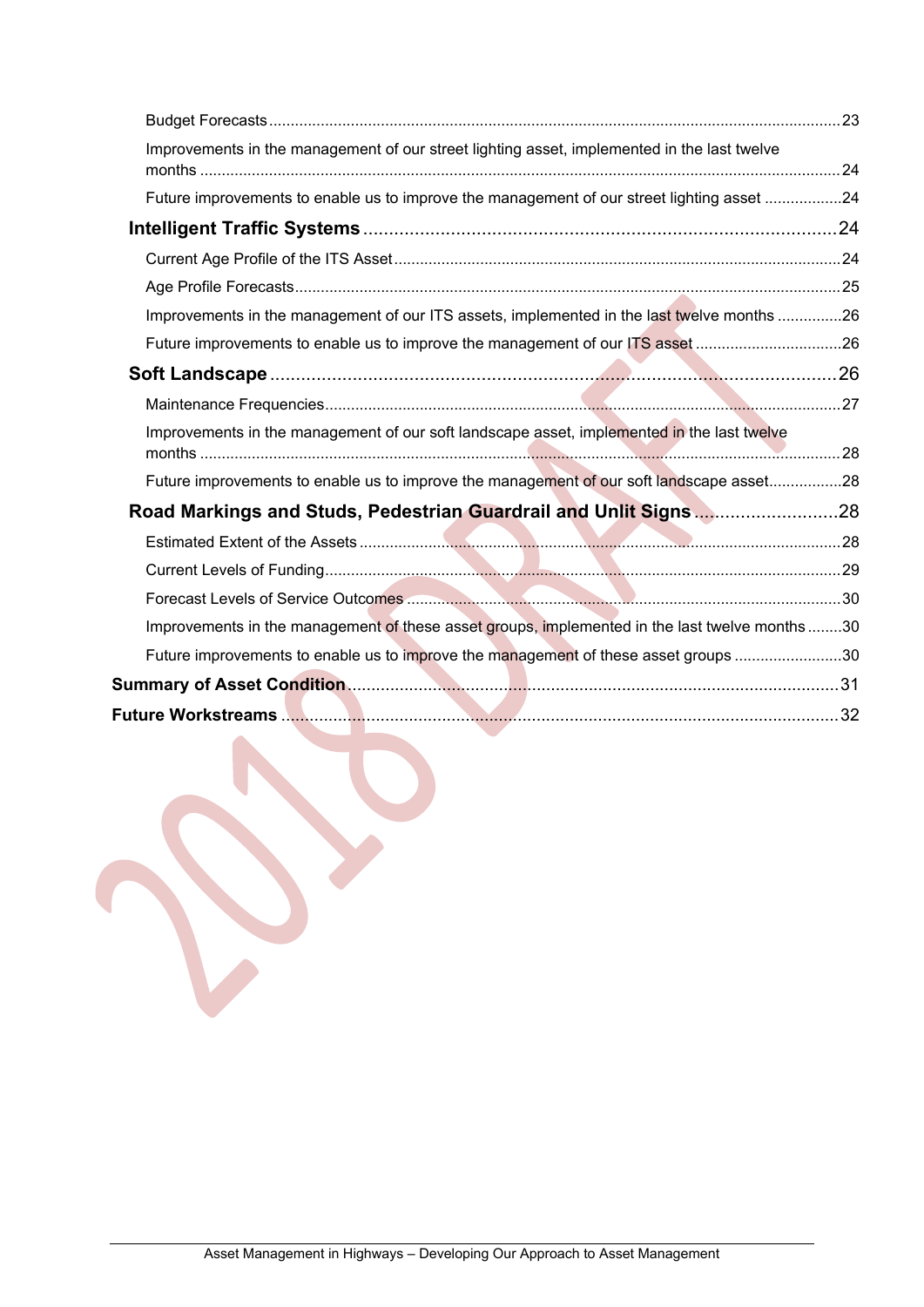# <span id="page-3-0"></span>**Context**

This is the first annual review of *"Developing Our Approach to Asset Management in Highways"*. It uses robust data, processes and modelling to record the current condition of highway asset groups and forecasts future condition or standards of service. The original document was approved by E&TCC and published on the Council's website in January 2018. It is the third of a suite of three documents that form part of our Asset Management Framework and are described in more detail in *["Implementing](http://www.kent.gov.uk/about-the-council/strategies-and-policies/transport-and-highways-policies/highways-asset-management) Our Approach to Asset Management in Highways"*.

These three asset management documents are also integral to and support our approach to implementing *["Well-managed](http://www.kent.gov.uk/about-the-council/strategies-and-policies/transport-and-highways-policies/highways-asset-management) Highway Infrastructure – Applying the Code of [Practice](http://www.kent.gov.uk/about-the-council/strategies-and-policies/transport-and-highways-policies/highways-asset-management) in Kent".*

# <span id="page-3-1"></span>**Introduction**

| <b>Asset</b>                                         | Quantity                                                                                                                                              | <b>Estimated Value<sup>1</sup></b><br>(The cost of a like for like replacement) |  |  |  |  |
|------------------------------------------------------|-------------------------------------------------------------------------------------------------------------------------------------------------------|---------------------------------------------------------------------------------|--|--|--|--|
| <b>Roads</b>                                         | $\rightarrow$ 5,400 miles (8,700km) of roads                                                                                                          | £6,400m                                                                         |  |  |  |  |
| <b>Structures</b>                                    | $\rightarrow$ 1,500 bridges and viaducts<br>$\rightarrow$ 570 culverts<br>$\rightarrow$ 540 other structures                                          | £1,300m                                                                         |  |  |  |  |
| <b>Drainage</b>                                      | $\rightarrow$ 250,000 roadside drains<br>$\rightarrow$ 8,500 soakaways<br>$\rightarrow$ 250 ponds and lagoons                                         | £3,300m                                                                         |  |  |  |  |
| <b>Crash Barriers</b><br>(Vehicle Restraint Systems) | $\rightarrow$ 230 km of safety barriers                                                                                                               | £75m                                                                            |  |  |  |  |
| <b>Footways</b>                                      | $\rightarrow$ 4,000 miles (6,400km) of footways                                                                                                       |                                                                                 |  |  |  |  |
| Land                                                 | $\rightarrow$ 75 km <sup>2</sup>                                                                                                                      | £11,500m                                                                        |  |  |  |  |
| <b>Soft Landscape</b>                                | $\rightarrow$ 500,000 trees<br>$\rightarrow$ 4,500,000 m <sup>2</sup> urban grass verges<br>$\rightarrow$ 5,000 km rural grass verges                 | These are not currently<br>included in the valuation<br>estimate                |  |  |  |  |
| <b>Street Lighting</b>                               | $\rightarrow$ 119,000 street lights<br>$\rightarrow$ 17,500 illuminated signs<br>$\rightarrow$ 4,500 illuminated bollards                             | £164.5m                                                                         |  |  |  |  |
| <b>Intelligent Traffic</b><br><b>Systems</b>         | $\rightarrow$ 700 traffic lights<br>$\rightarrow$ 120 CCTV cameras<br>$\rightarrow$ 500 interactive warning signs                                     | £51.6m                                                                          |  |  |  |  |
| <b>Street Furniture</b>                              | $\rightarrow$ 190,000 unlit signs<br>$\rightarrow$ 130 km pedestrian guardrail<br>$\rightarrow$ 14,000 km of road markings<br>$\rightarrow$ Salt bins | £29m                                                                            |  |  |  |  |

Our highway network has a gross replacement cost currently estimated at £24bn<sup>1</sup>.

<sup>1</sup> Figures from the 2017/18 Whole of Government Accounts Valuation

Asset Management in Highways – Developing Our Approach to Asset Management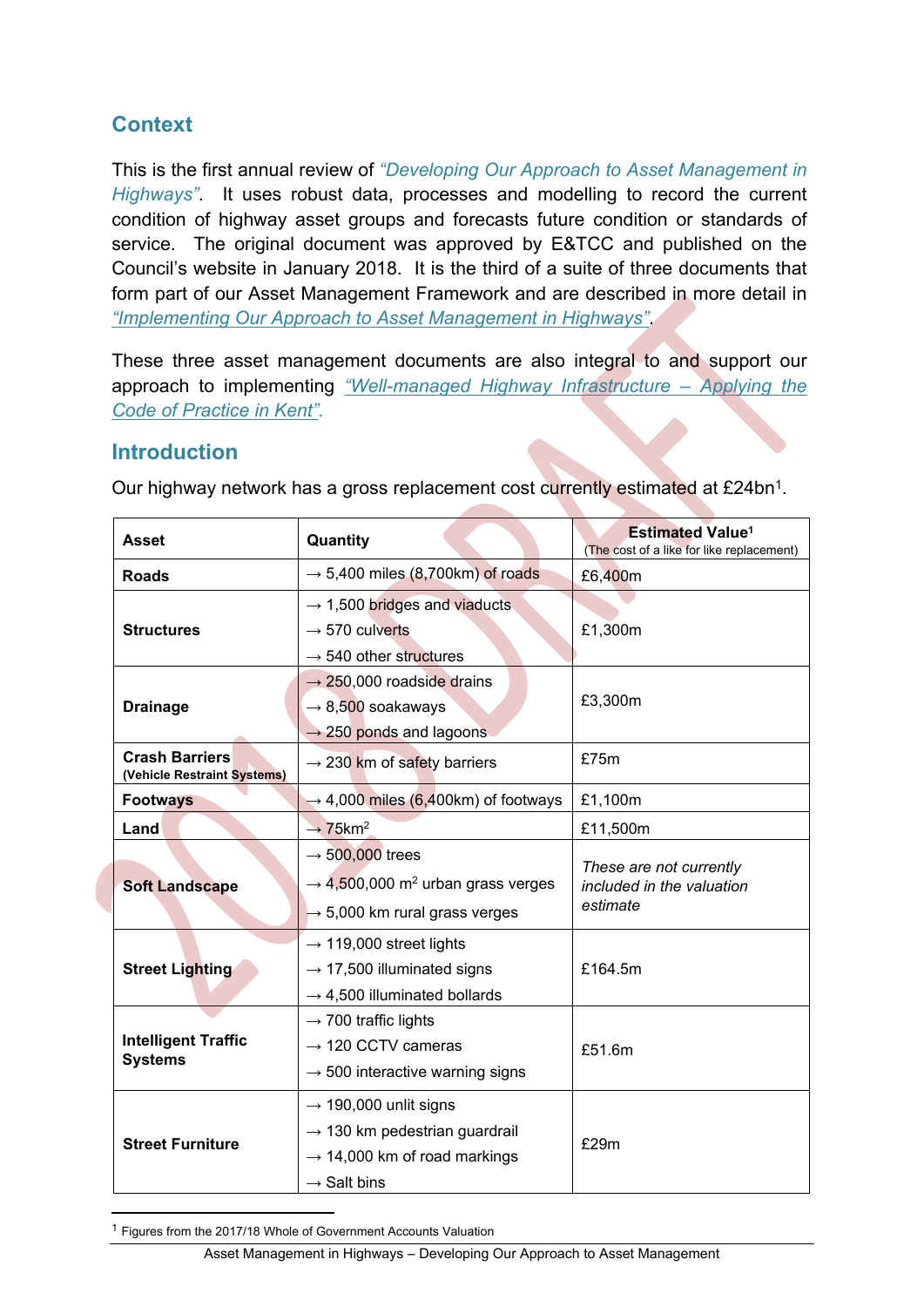Few of our assets are in 'as new' condition but we are committed to their effective management, not only now but also for future generations.

We recognise that although the highway network is made up of individual asset groups, each managed by a separate team, the assets do not operate in isolation and we therefore consider them as an integrated set. Included in *["Implementing](http://www.kent.gov.uk/about-the-council/strategies-and-policies/transport-and-highways-policies/highways-asset-management) Our Approach to Asset [Management](http://www.kent.gov.uk/about-the-council/strategies-and-policies/transport-and-highways-policies/highways-asset-management) in Highways"* is a diagram of the inter-relationships between our highway assets.

The modelling we have undertaken assumes normal deterioration rates and no allowance as been made for any significant damage caused by severe weather. There has also been no allowance made for significant single projects requiring large investment.

Although we have carried out modelling for a ten-year period we recognise things change. We will therefore review this modelling annually in line with available budgets.

We have always managed our highway assets by looking for and implementing the best ways to maintain them. We are now developing a more structured and enhanced Asset Management approach to these activities to ensure we are deriving more value for the residents of Kent by broadening our focus to select strategies that consider the whole life cost of assets. This will improve the long-term value for Kent and support the Council's objectives by allowing informed, evidence-based decision making.

Although the complexity of our approach to asset management varies across the asset groups depending on the completeness of data we hold and the modelling tools available, the same principles have been applied in all areas of the highway service. The table below summarises the approach we have adopted to forecasting future budget needs or performance outcomes for each of the areas.

| <b>Asset Group</b>                                        | Modelling carried out on                                                               | <b>Current</b><br><b>Funding</b> | <b>Steady State</b><br>(average annual<br>investment) |
|-----------------------------------------------------------|----------------------------------------------------------------------------------------|----------------------------------|-------------------------------------------------------|
| <b>Roads</b>                                              | Maintenance needs from routine<br>condition surveys                                    | £11,000k                         | £45,000k                                              |
| <b>Bridges, Tunnels</b><br>& Highway<br><b>Structures</b> | Maintenance needs from routine<br>inspection programme                                 |                                  | £2,000k                                               |
| <b>Drainage</b>                                           | Condition profile based on broad<br>assumptions on defect data and<br>enquiry volumes. | £3,207k                          | £6,820k                                               |
| <b>Crash Barriers</b><br>(Vehicle Restraint<br>Systems)   | Maintenance needs from<br>condition survey                                             | £1,000k                          | £2,400k                                               |
| Footways/<br><b>Cycleways</b>                             | Maintenance needs from routine<br>condition surveys                                    |                                  | £4.800k                                               |
| <b>Street Lighting</b>                                    | Renewal needs from the routine<br>structural testing programme                         | £2,873k                          | £3,700k                                               |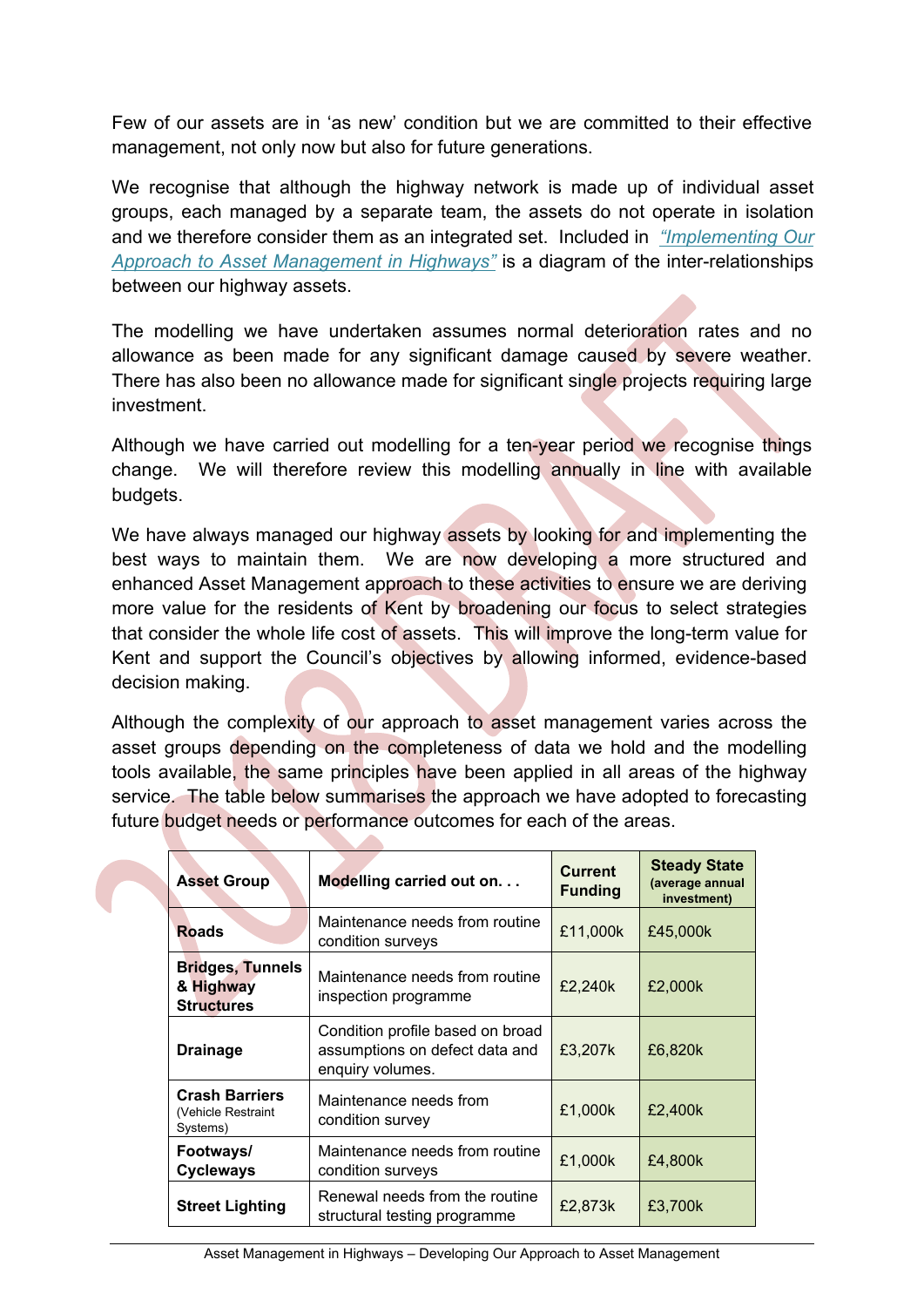| Intelligent<br><b>Traffic Systems</b>            | Renewal based on asset age                                                          | £578k   | £2,800k |
|--------------------------------------------------|-------------------------------------------------------------------------------------|---------|---------|
| <b>Soft Landscape</b>                            | £3,200k                                                                             | £4,200k |         |
| Road Markings,<br>Studs, Lines &<br><b>Signs</b> | Documented assumptions have<br>been made to estimate the<br>extent of these assets. | £241k   | £3,500k |

The above figures relate to capital funding for Road and Footway asset groups, revenue funding for the Soft Landscape asset group and a combination of revenue and capital for all remaining groups.

The road funding figures mentioned above do not include around £2m per annum top-sliced for addressing skid deficient sections of main roads.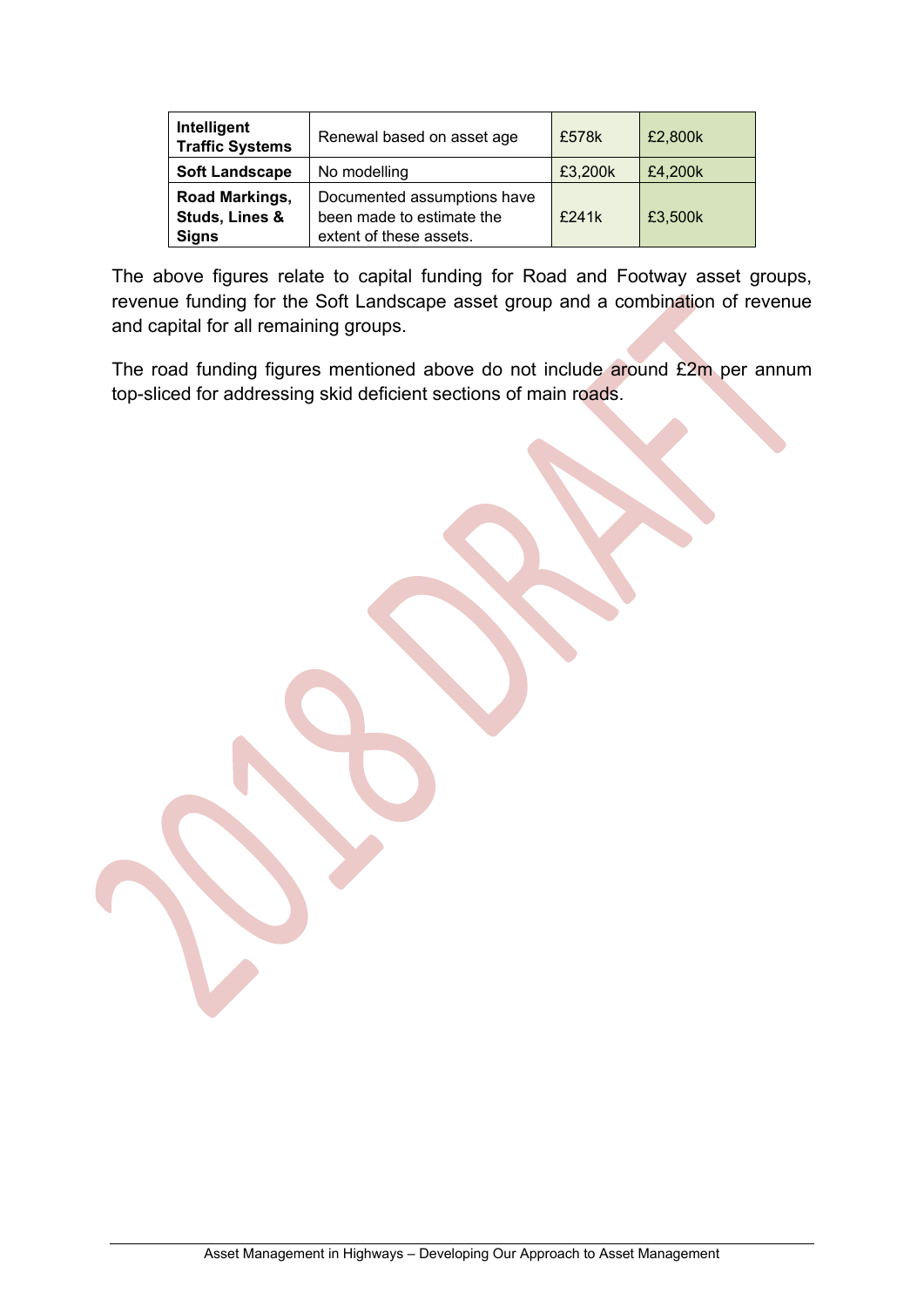# <span id="page-6-0"></span>**Condition and Forecasts by Asset Group**

# <span id="page-6-1"></span>**Roads**

|       |     |     | <b>Road Classification</b> |       |       |
|-------|-----|-----|----------------------------|-------|-------|
|       | А   | U   | Total                      |       |       |
| miles | 611 | 278 | 1,169                      | 3,324 | 5.382 |
| km    | 986 | 448 | 1,883                      | 5,353 | 8,670 |

This asset group has excellent condition data and there is a good understanding of how the asset deteriorates. There are also several technologies available to model the impact of different levels of investment.

The condition data we have on this asset has been collected over many years, by specialist survey contractors using nationally recognised and accredited surveys. Originally the primary driver for this data collection was to develop evidence-based maintenance programmes but due to its comprehensive nature, it can also be used for lifecycle planning with Kent specific deterioration rates.

This modelling has been undertaken using Yotta's 'Horizons' software and forecasts condition and maintenance backlog over the next ten years. Horizons selects optimum treatments during modelling based on a range of user defined interventions and triggers, these treatments do not necessarily reflect actual work carried out as currently a different system (JCAM) is used to define the maintenance schemes that are included in the forward works programmes. However, we would not expect the outcomes to be significantly different.

Although weightings have been set in JCAM to give priority, for example, to treating defects on A roads over those of a similar severity on Unclassified roads, these have not yet been set in the Horizons modelling. Although this is expected to have minimal effect on forecasts of overall road condition it is something we will address in the future, see section below.

# <span id="page-6-2"></span>**Routine Road Maintenance**

The figures used below relate to proactive, planned capital investment in our road network, predominantly in the form of road asset renewal or preservation treatments such as micro asphalt or surface dressing. They do not include any allowance for the funds the County Council spends each year to reactively repair road defects, including Pothole Blitz campaigns. Whilst surface defects will always occur, and we have experienced a number of weather emergencies in the last decade which have worsened the condition of our network, surface defects are primarily a symptom of a lack of planned investment in the network. The less resource invested in planned maintenance, the more surface defects will occur. Reactive repairs are, on average, twice as expensive per square metre as planned resurfacing. The majority of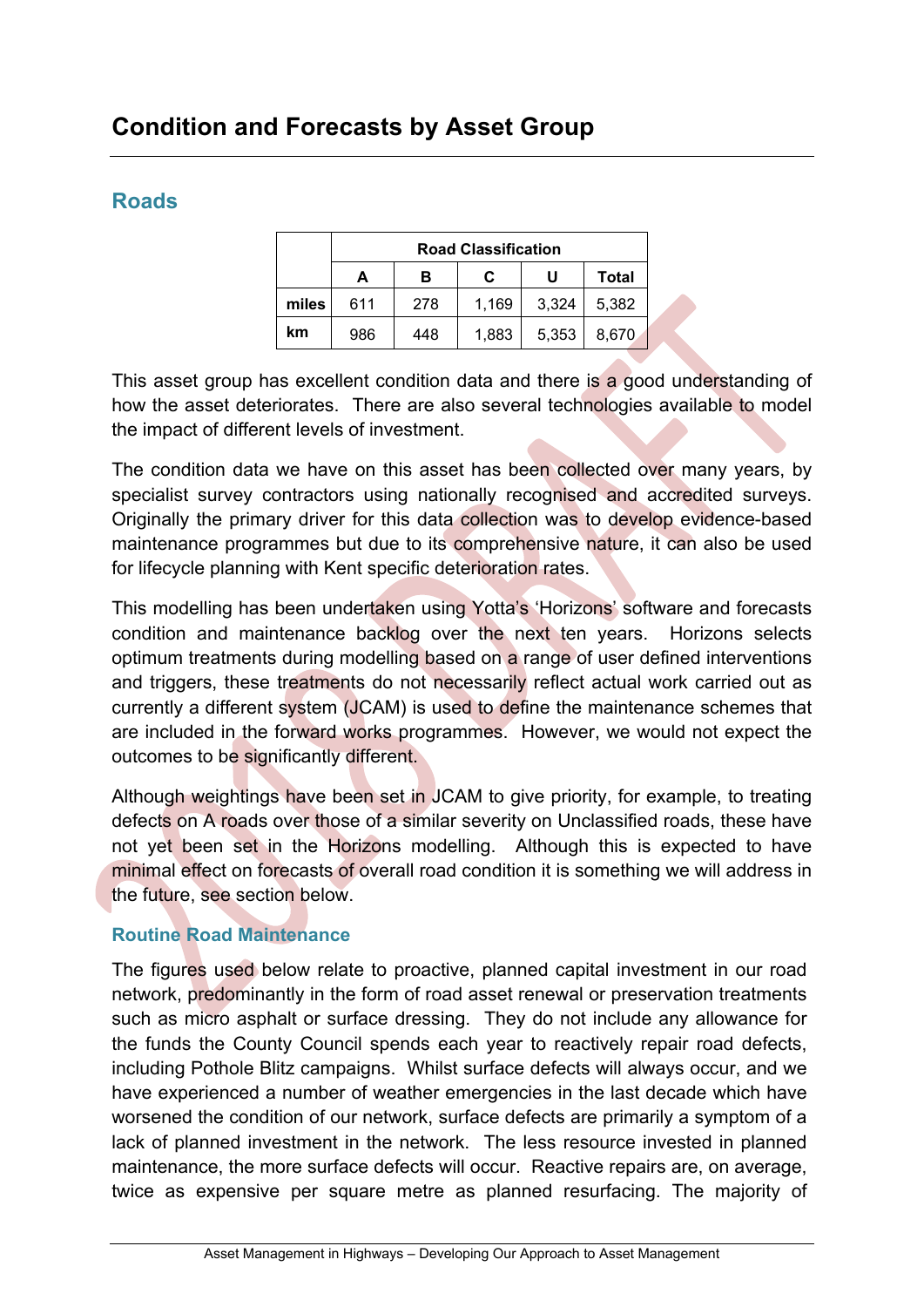reactive road maintenance is in the form of permanent pothole and patching repairs using capital resource.

During the period 2013/14 to 2016/17 we spent a total of £27.4m on reactively repairing road defects, an average of £6.8m a year. This increased to £7.2m for the period 2013/14 to 2017/18 with the inclusion of the £8.8m spent in 2017/18. It is very difficult to accurately model the relationship between road condition and the number and cost of surface defects that will occur. However, investment less than that modelled to achieve a steady state condition will result in an increase in defects, increasing the pressure on revenue and capital funds and in turn reducing the amount of capital funding that can be spent on planned maintenance.

# <span id="page-7-0"></span>**Current Condition**

Following completion of the 2017/18 road condition surveys, the percentage of our road network in very poor condition is: 4.1% of A roads, 5.7% of B and C roads and 23.2% of unclassified roads, compared to our forecast last year of 4.6% for A roads, 5.5% for B and C roads and 23.1% for unclassified roads, which gives confidence in our condition modelling methodology and clearly evidences a deteriorating trend.

|                      | Year    |                                                |         |         |         |  |  |  |  |  |
|----------------------|---------|------------------------------------------------|---------|---------|---------|--|--|--|--|--|
| <b>Road Class</b>    | 2013/14 | 2014/15                                        | 2015/16 | 2016/17 | 2017/18 |  |  |  |  |  |
| A Roads              | $5.0\%$ | 3.1%                                           | $2.2\%$ | 3.3%    | 4.1%    |  |  |  |  |  |
| <b>B&amp;C Roads</b> | 8.2%    | 3.7%                                           | 3.3%    | $4.7\%$ | 5.7%    |  |  |  |  |  |
| <b>U</b> Roads       | 19.9%   | 20.9%                                          | 20.3%   | 21.5%   | 23.2%   |  |  |  |  |  |
| <b>All Roads</b>     | 14.2%   | 13.3%                                          | 12.4%   | 13.8%   | 14.9%   |  |  |  |  |  |
|                      |         | Condition profile of all roade 2012/14 2017/18 |         |         |         |  |  |  |  |  |



profile of all roads 2013/14-2017/18

The improvement in condition of classified roads, shown by the downward trend of the lines, between 2013/14, 2014/15 and 2015/16 reflects the increased investment in 2012/13, 2013/14 and 2014/15 of £22.0m, £20.3m and £22.6m respectively. The budgets for 2015/16 and 2016/17 were lower at £16m and £13m. The lag between investment and recorded changes in condition is due to the survey regime. For example, maintenance undertaken during year 1 will be surveyed in either year 2 or year 3 and the full effect of the work will not appear in the results until the end of year 3. This demonstrates a clear correlation between planned capital investment in and condition of our roads.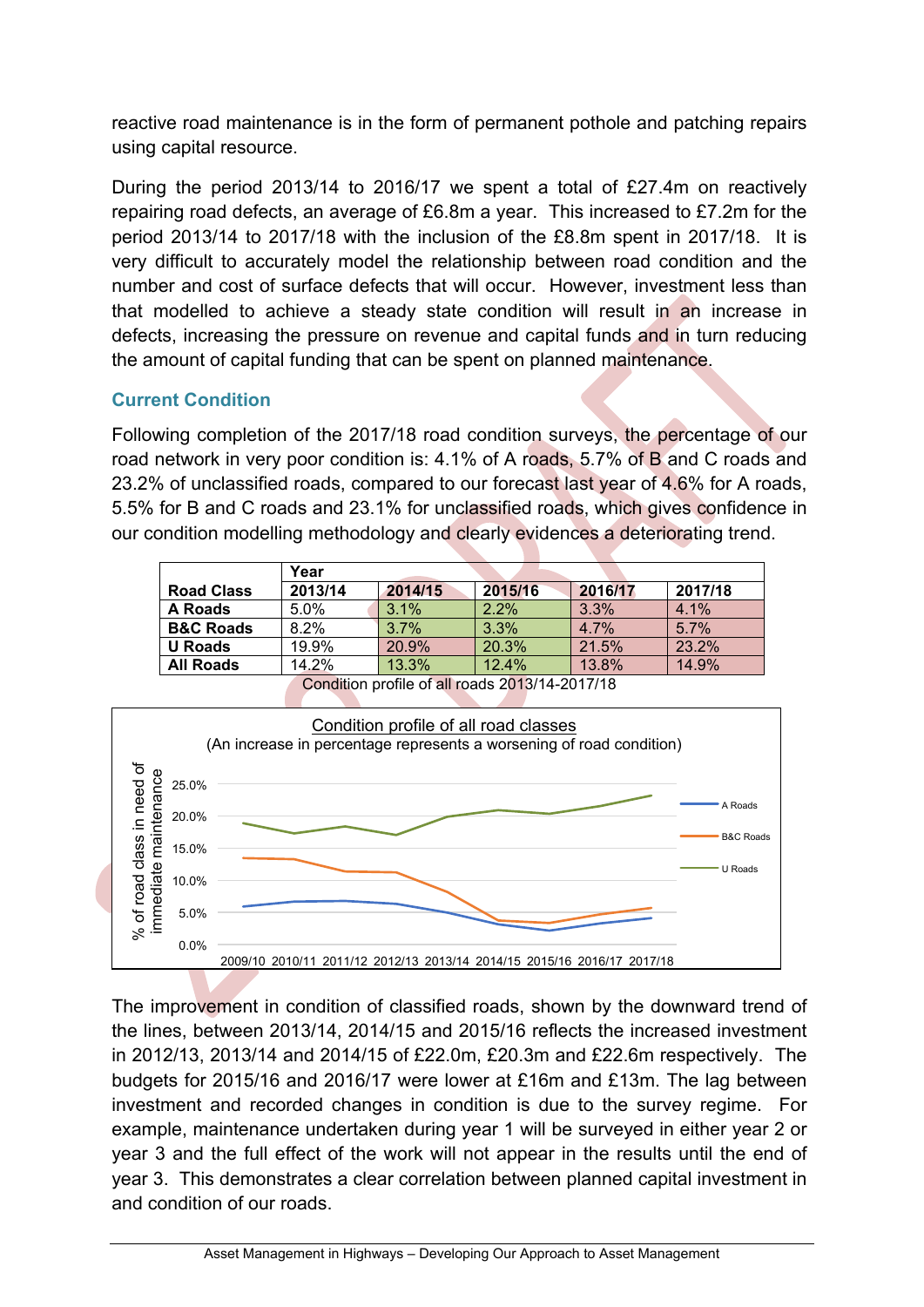# <span id="page-8-0"></span>**Condition Forecasts**

To help determine the longer-term benefits that can be expected from various levels of funding we have undertaken modelling based on four funding scenarios. The funding scenarios used are: Scenario 1 (Current Budget), Scenario 2 (Current Budget plus additional investment in Years 1 to 3), Scenario 3 (As Scenario 2 but continuing increased investment across the forecast period) and Scenario 4 (No Budget) – see table below.

|                                          |       |       |       |       | <b>Annual Budget (£m)</b> |       |       |       |       |       |
|------------------------------------------|-------|-------|-------|-------|---------------------------|-------|-------|-------|-------|-------|
|                                          | 19/20 | 20/21 | 21/22 | 22/23 | 23/24                     | 24/25 | 25/26 | 26/27 | 27/28 | 28/29 |
| Scenario 1<br>(Current Budget)           | 11.0  | 11.0  | 11.0  | 11.0  | 11.0                      | 11.0  | 11.0  | 11.0  | 11.0  | 11.0  |
| <b>Scenario 2</b><br>(Revised Budget v1) | 28.5  | 27.1  | 21.0  | 11.0  | 11.0                      | 11.0  | 11.0  | 11.0  | 11.0  | 11.0  |
| Scenario 3<br>(Revised Budget v2)        | 28.5  | 27.1  | 21.0  | 21.0  | 21.0                      | 21.0  | 21.0  | 21.0  | 21.0  | 21.0  |
| Scenario 4<br>(No Budget)                | 0.0   | 0.0   | 0.0   | 0.0   | 0.0                       | 0.0   | 0.0   | 0.0   | 0.0   | 0.0   |

# *Scenario 1 - Current Budget*

We have modelled the effect on road condition if this level of funding remained unchanged.

| Year |       |         |       |                         |         |       |       |       |       |  |  |  |
|------|-------|---------|-------|-------------------------|---------|-------|-------|-------|-------|--|--|--|
| 2019 | 2020  | 2021    | 2022  | 2023                    | 2024    | 2025  | 2026  | 2027  | 2028  |  |  |  |
| 5.0% | 5.9%  | 6.6%    | 7.1%  | .8%                     | $8.7\%$ | 9.8%  | 11%   | 12.3% | 13.9% |  |  |  |
| 6.1% | 5.5%  | $5.7\%$ | 6.5%  | $.5\%$                  | 8.6%    | 9.7%  | 10.8% | 11.9% | 13.1% |  |  |  |
| 24%  | 24.2% | 24.3%   | 24.2% | 23.8%                   | 23.3%   | 22.8% | 22.5% | 29.9% | 32.6% |  |  |  |
|      |       | --      |       | $\cdot$ $\cdot$ $\cdot$ |         |       |       |       |       |  |  |  |

The forecast % of road requiring maintenance soon.

It is estimated that this condition of the road network equates to a current maintenance backlog in the region of £650m, an increase of £20m from last year. It is predicted that if the existing level of funding were maintained this would increase to around £1bn by 2028. This figure has not increased from last year's forecast because of developments in deterioration modelling. If this level of deterioration were to occur, it would become increasingly challenging to meet our Highways Act obligations to maintain a safe highway network.

#### *Scenario 2 – Current Budget plus additional investment in Years 1 to 3*

| <b>Road Class</b>    |      | Year |      |      |      |      |      |      |      |      |  |
|----------------------|------|------|------|------|------|------|------|------|------|------|--|
|                      | 2019 | 2020 | 2021 | 2022 | 2023 | 2024 | 2025 | 2026 | 2027 | 2028 |  |
| <b>A Roads</b>       | 5.0  | 5.1  | 5.1  | 5.6  | 6.3  | .    | 8.0  | 9.0  | 10.2 | 11.6 |  |
| <b>B&amp;C Roads</b> | 6.1  | 4.6  | 5.0  | 5.7  | 6.5  |      | 7.8  | 8.5  | 9.3  | 10.1 |  |
| <b>U</b> Roads       | 24.0 | 24.2 | 23.3 | 22.2 | 21.8 | 21.3 | 20.9 | 20.6 | 28.0 | 30.8 |  |
|                      |      |      |      |      |      |      |      |      |      |      |  |

The forecast % of road requiring maintenance with scenario 2.

The modelling predicts that with this scenario the maintenance backlog in ten years' time will be in the region of £900m, approximately £100m 'better' than under the previous funding regime for an additional investment of £44m which demonstrates the benefit of planned asset investment.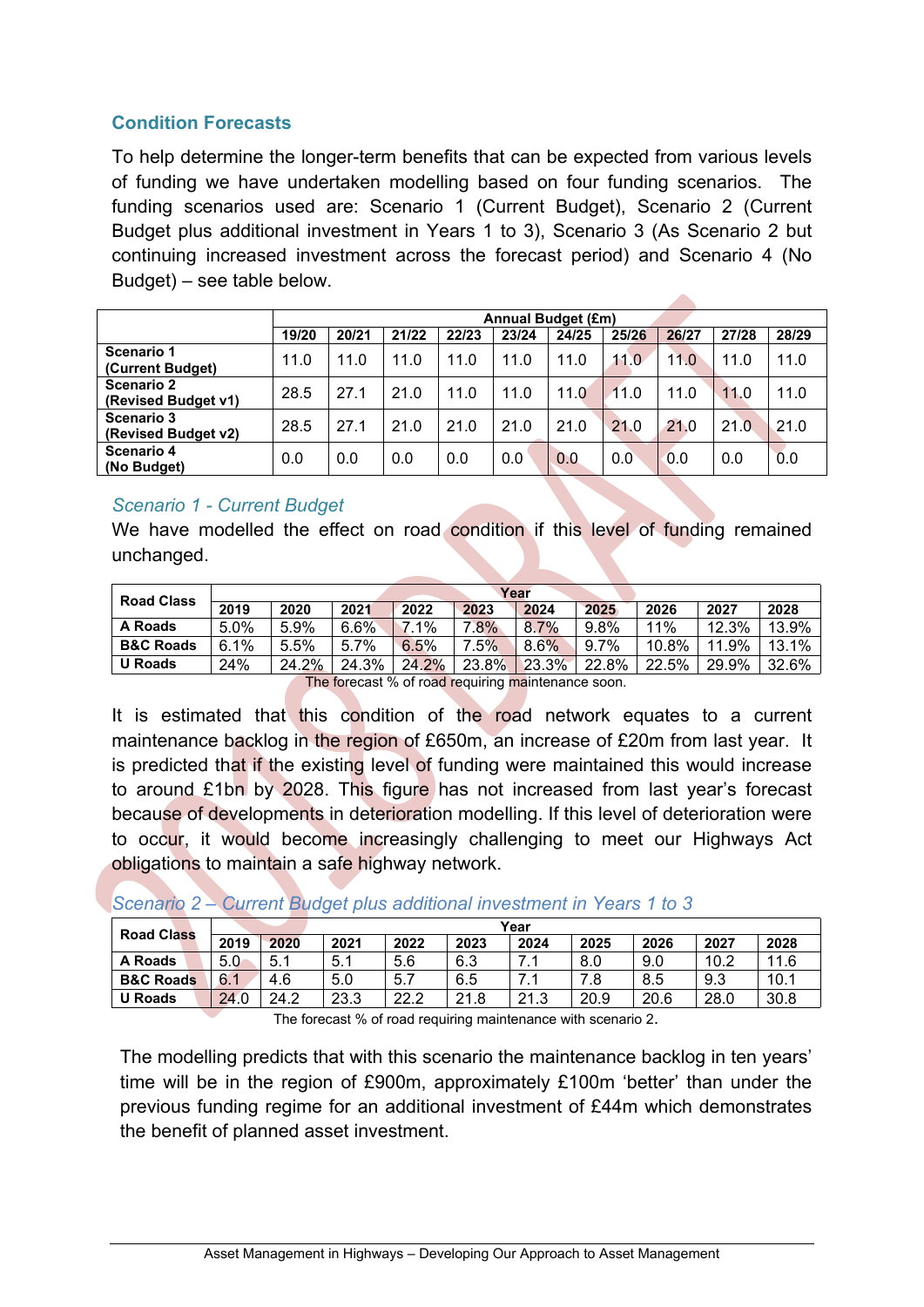|                      | Year |      |      |      |                 |      |      |      |      |      |  |  |
|----------------------|------|------|------|------|-----------------|------|------|------|------|------|--|--|
| <b>Road Class</b>    | 2019 | 2020 | 2021 | 2022 | 2023            | 2024 | 2025 | 2026 | 2027 | 2028 |  |  |
| A Roads              | 5.0  | 5.1  | 5.1  | 5.6  | 6.2             |      | 7.9  | 8.8  | 9.9  | 11.3 |  |  |
| <b>B&amp;C Roads</b> | 6.1  | 4.6  | 5.0  | 5.1  | 6.5             | .    | 7.8  | 8.5  | 9.3  | 10.1 |  |  |
| <b>U</b> Roads       | 24.0 | 24.2 | 23.3 | 22.2 | 21 <sub>1</sub> | 20.1 | 19.3 | 18.6 | 25.3 | 27.4 |  |  |

#### *Scenario 3 – Current Budget plus additional investment for Years 1 to 10*

The forecast % of road requiring maintenance with scenario 3.

Under this scenario the backlog after ten years is forecast to be around £810m. Representing a road condition in the region of £190m 'better' than under the initial funding regime, for an additional investment of around £114m.

#### *Scenario 4 – No Budget*

|                      |      | Year |          |      |      |      |      |      |      |      |  |
|----------------------|------|------|----------|------|------|------|------|------|------|------|--|
| <b>Road Class</b>    | 2019 | 2020 | 2021     | 2022 | 2023 | 2024 | 2025 | 2026 | 2027 | 2028 |  |
| A Roads              | 5.0  | 6.1  | 72<br>د. | 8.6  | 10.1 | 11.8 | 13.7 | 15.6 | 17 Q | 20.8 |  |
| <b>B&amp;C Roads</b> | 6.1  |      | 9.5      | 11.5 | 13.9 | 16.4 | 19.1 | 22.0 | 25.2 | 28.8 |  |
| <b>U</b> Roads       | 24.0 | 24.2 | 24.3     | 24.4 | 24.4 | 24.6 | 24.7 | 25.0 | 33.1 | 36.4 |  |

The forecast % of road requiring maintenance with no budget*.*

It is forecast that if there were no budget for planned maintenance over the next ten years, representing a saving in the region of £110m relative to the previous existing level of funding, the backlog at the end of this period would be nearly £1.5 bn. This represents a comparative worsening in condition of around £500m which would need to be dealt with by less cost effective reactive maintenance if the roads were to be kept safe.

#### <span id="page-9-0"></span>**Comparison of Forecasts**

#### *Condition*

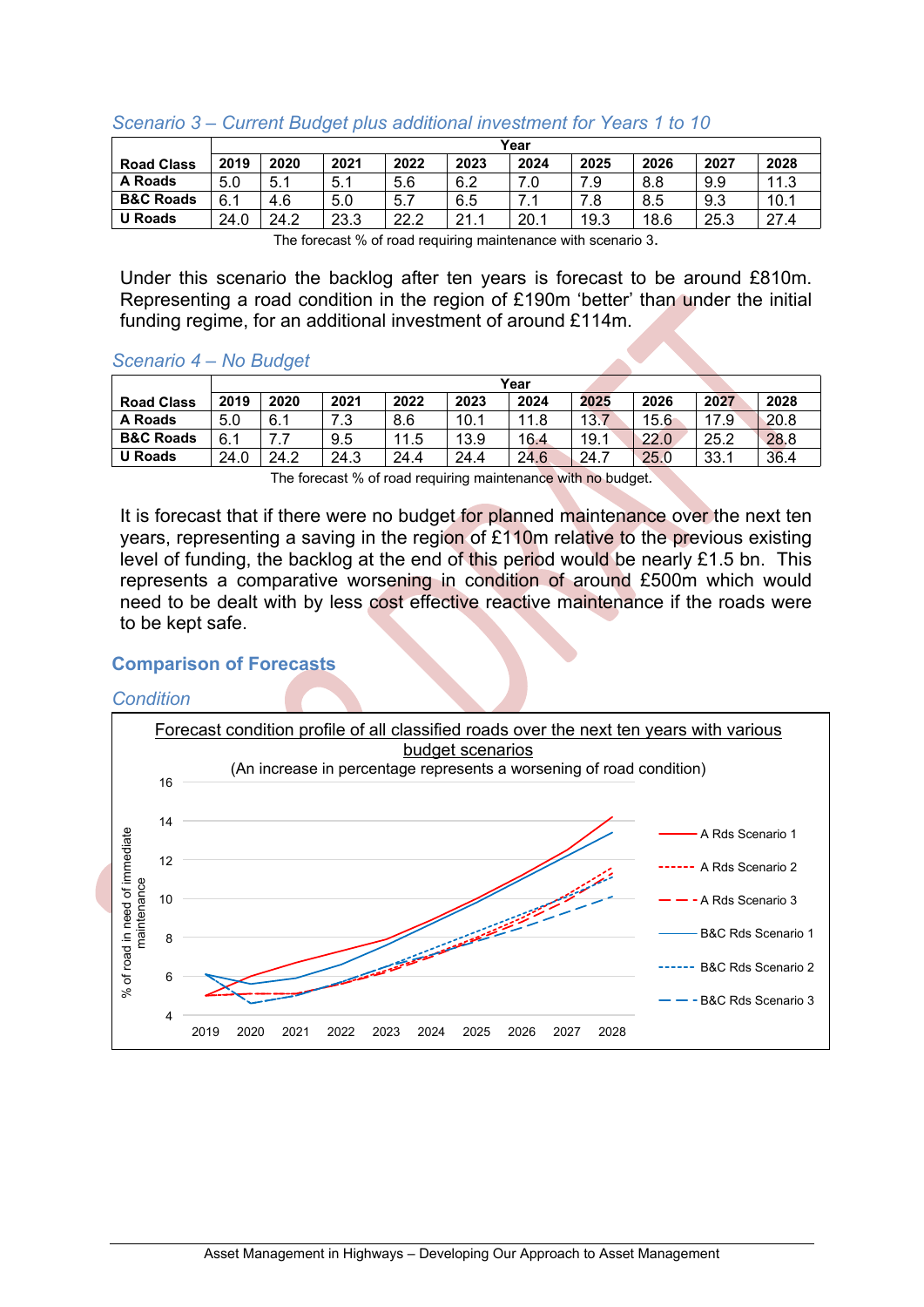# *Maintenance Backlog*



# <span id="page-10-0"></span>**Steady State Condition**

To keep our roads at their current condition level and maintain the backlog at £650m over the next ten years, the modelling has estimated the total cost to be £450m. This equates to an average annual capital investment of £45m.



# <span id="page-10-1"></span>**Improvements in the management of our roads, implemented in the last twelve months**

- Development of Road Asset Renewal Contract to improve lifecycle performance.
- Comparison of past condition predictions against actual results to verify accuracy and robustness of modelling methodology.
- Explored the effect of various treatment strategies on whole life costs.
- Started to look at having more influence over new assets added to the network.

# <span id="page-10-2"></span>**Future improvements to enable us to improve the management of our roads**

- Continue developing the modelling to improve confidence in forecasting.
- Continue to explore the effects of various treatment strategies on whole life costs.
- Develop modelling to forecast future surface defect quantities and cost based on different investment scenarios.
- Explore possible correlation between overall road condition and accident rates.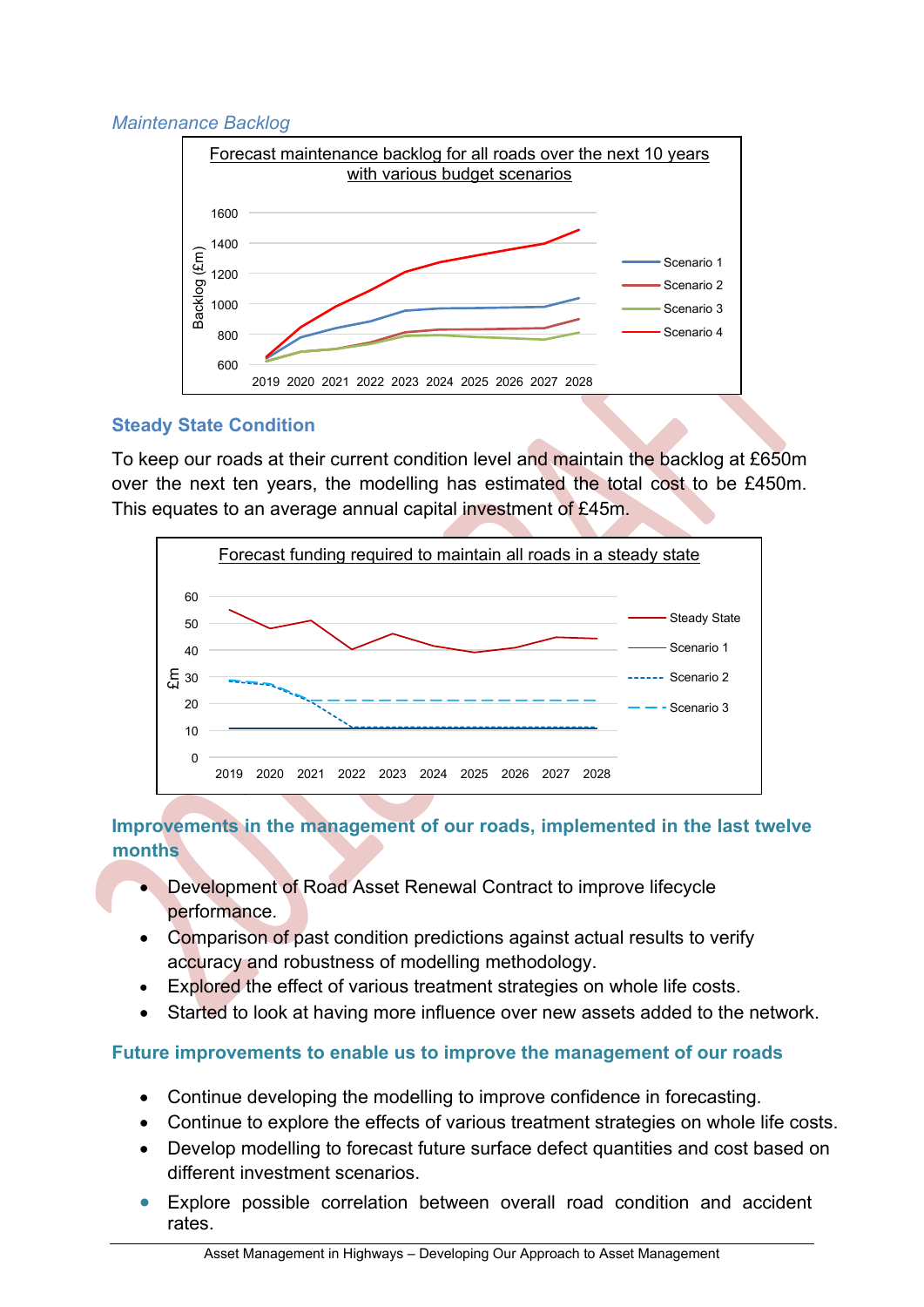| <b>Asset</b>              | Quantity |
|---------------------------|----------|
| <b>Bridges</b>            | 1,494    |
| <b>Viaducts</b>           | 6        |
| Footbridges               | 95       |
| Culverts                  | 568      |
| Gantries                  | 7        |
| <b>Retaining Walls</b>    | 313      |
| <b>Tunnels</b>            | 2        |
| Subways                   | 38       |
| <b>Special Structures</b> | 177      |

# <span id="page-11-0"></span>**Bridges, Tunnels and Highway Structures**

There is an extensive inventory database and well established, nationally recognised inspection regimes for structures. This has resulted in a wealth of information on this asset group which is currently held on a bespoke database. A recent review of data collection and management within this asset group concluded that while the data collection regimes were fit for purpose the data management systems no longer were. As a result, work was undertaken to established what was now required from a structures management system and this is being implemented. Although underway, implementation of the new structures management system is not complete and as an interim measure the following forecasts of asset condition have been determined using the HMEP ancillary assets toolkit populated with Kent specific data.

# <span id="page-11-1"></span>**Current Condition**



| 2014/15 | 2015/16 | 2016/17       | 2017/18 |
|---------|---------|---------------|---------|
| 57.5%   | 60.6%   | 58.2%         | 59.3%   |
| 22.8%   | 21.7%   | 25.7%         | 25.8%   |
| 8.3%    | 7.9%    | 7.6%          | 7.9%    |
| 1.7%    | $1.7\%$ | 2.0%          | 1.9%    |
| $9.6\%$ | $8.0\%$ | 6.4%          | 5.1%    |
|         |         | - - -<br>---- |         |

% in each condition band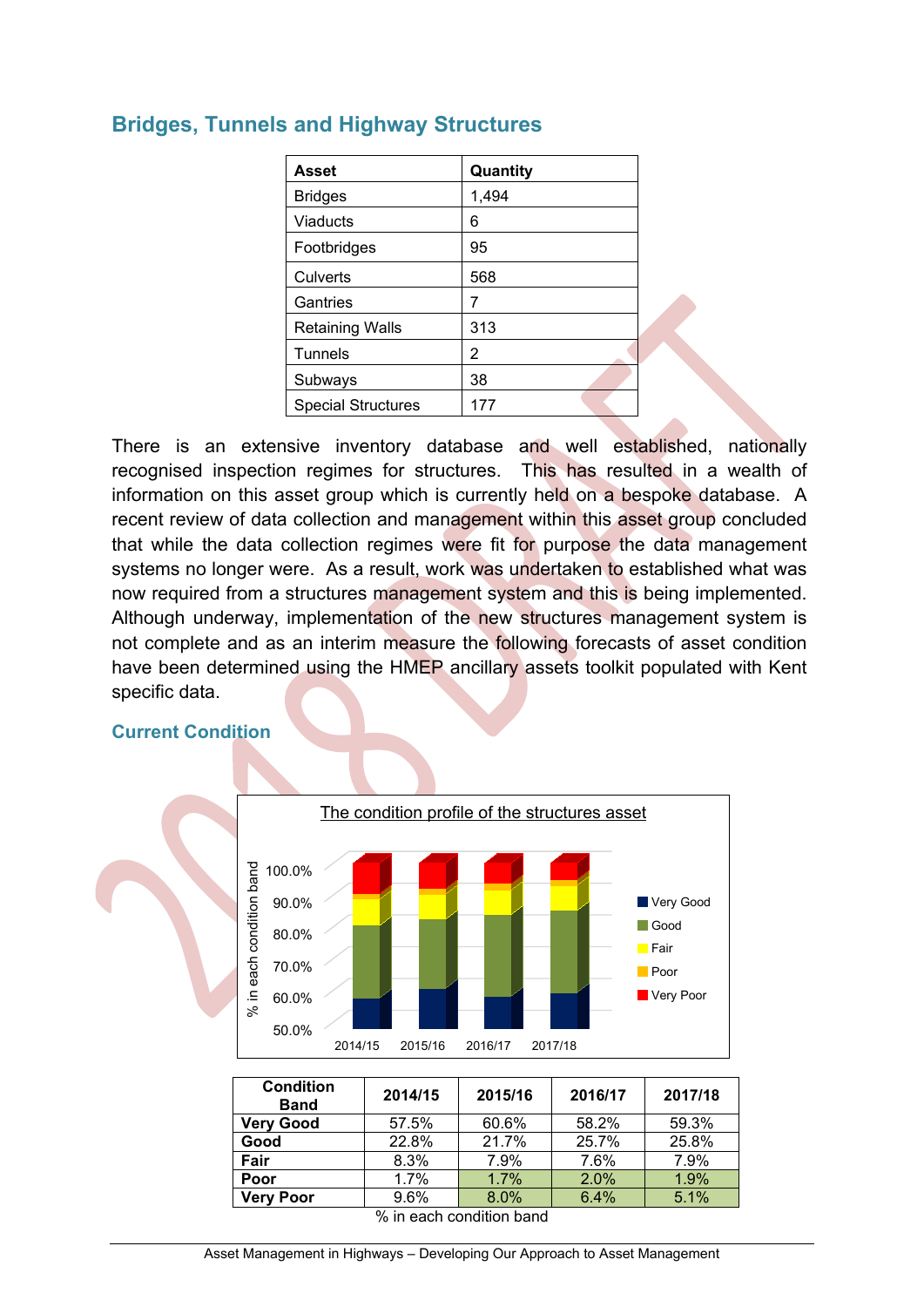This shows an improving trend in condition and is similar to what we forecasted last year. However, we recognise a need for more robust modelling for this asset group.

# <span id="page-12-0"></span>**Condition Forecasts**

The current annual budget for planned structures asset management is £2.240m. We have modelled the effect on the condition of our structures if this current level of funding remains unchanged.



| Year             |      | % in each condition band if the budget remains at the current level |      |      |      |      |      |      |      |      |      |  |
|------------------|------|---------------------------------------------------------------------|------|------|------|------|------|------|------|------|------|--|
|                  | 2018 | 2019                                                                | 2020 | 2021 | 2022 | 2023 | 2024 | 2025 | 2026 | 2027 | 2028 |  |
| <b>Very Good</b> | 59%  | 58%                                                                 | 57%  | 56%  | 55%  | 55%  | 55%  | 54%  | 54%  | 53%  | 53%  |  |
| Good             | 26%  | 29%                                                                 | 29%  | 31%  | 32%  | 32%  | 33%  | 33%  | 33%  | 33%  | 32%  |  |
| Fair             | 8%   | 8%                                                                  | 9%   | 9%   | 10%  | 11%  | 11%  | 12%  | 12%  | 13%  | 13%  |  |
| Poor             | 2%   | 1%                                                                  | 1%   | 1%   | 1%   | 1%   | 1%   | 1%   | 1%   | 1%   | 1%   |  |
| <b>Very Poor</b> | 5%   | 4%                                                                  | 4%   | 3%   | 2%   | 1%   | 0%   | 0%   | 0%   | 0%   | 0%   |  |

Forecast % in each condition band

# <span id="page-12-1"></span>**Forecast Budget Required to Maintain Current Overall Condition Profile**

Using these modelling forecasts, it has been estimated that the annual average budget needed to maintain the current overall condition profile would be just under £2m.

<span id="page-12-2"></span>**Improvements in the management of our structures, implemented in the last twelve months**

• Procured and started implementing a new structures management system.

<span id="page-12-3"></span>**Future improvements to enable us to improve the management of our structures asset**

• Fully implement the new structures management system to enable more robust lifecycle modelling, particularly for different treatment strategies.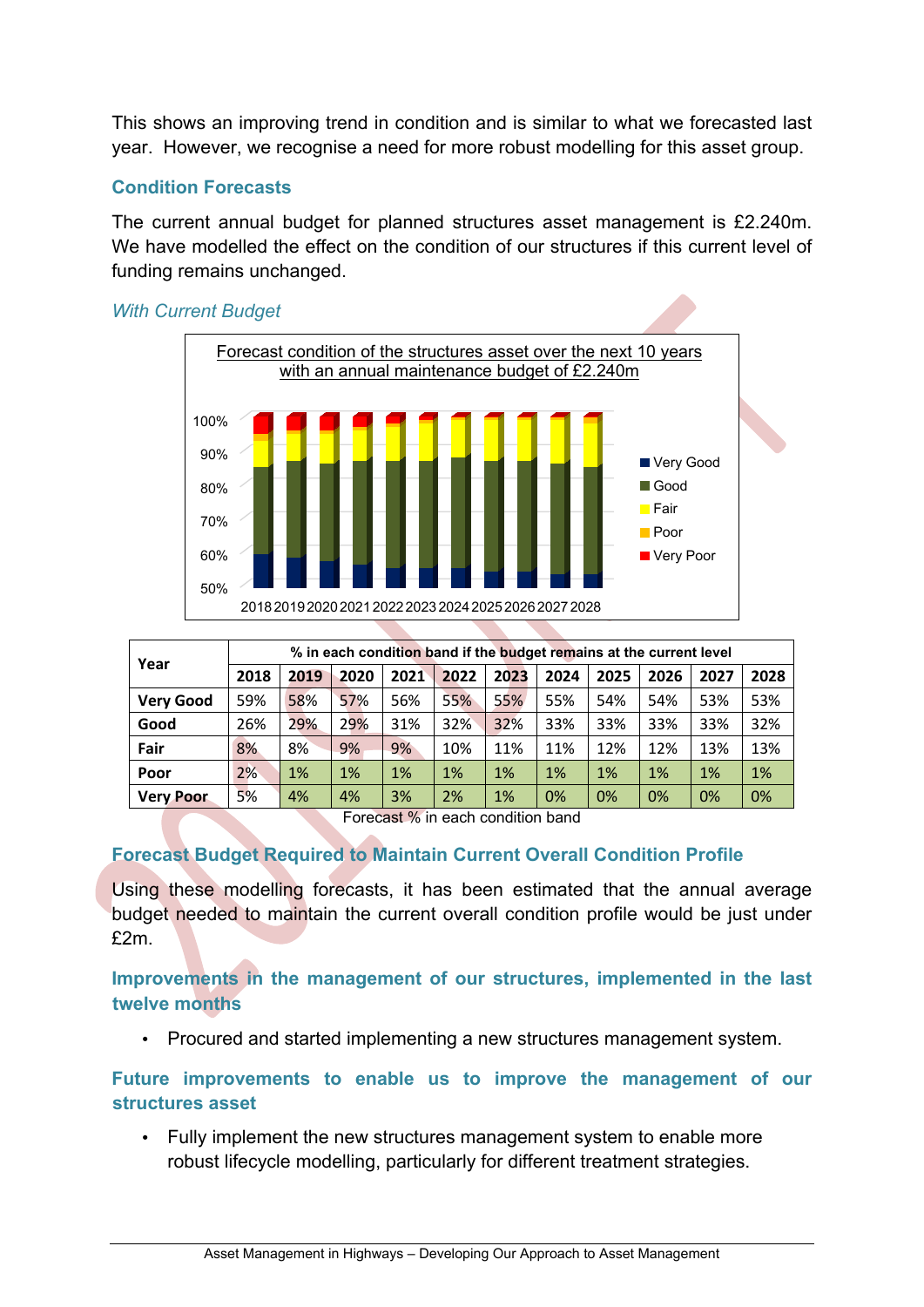# <span id="page-13-0"></span>**Drainage**

| Asset                   | Quantity |
|-------------------------|----------|
| Roadside drains         | 250,000  |
| Ponds and Lagoons       | 250      |
| <b>Pumping Stations</b> | 15       |
| Soakaways               | 8,500    |

Given its significant effect on other asset groups, customer service and road safety, management of this asset group is something that should have a high priority.

Although we have a good understanding of the lifecycle of drainage assets the data we have for this asset group is more limited than that for roads or footways. We therefore do not currently have the means to complete detailed modelling of different funding scenarios. However, based on some broad assumptions drawn from defect data and enquiry volumes we have calculated a current condition profile for this asset.

#### <span id="page-13-1"></span>**Current Condition**



# <span id="page-13-2"></span>**Condition Forecasts**

# *Current Budget*

Based on the same broad assumptions as used above we have forecast the future condition of the highway drainage asset for the next ten years with the current £3m annual maintenance budget.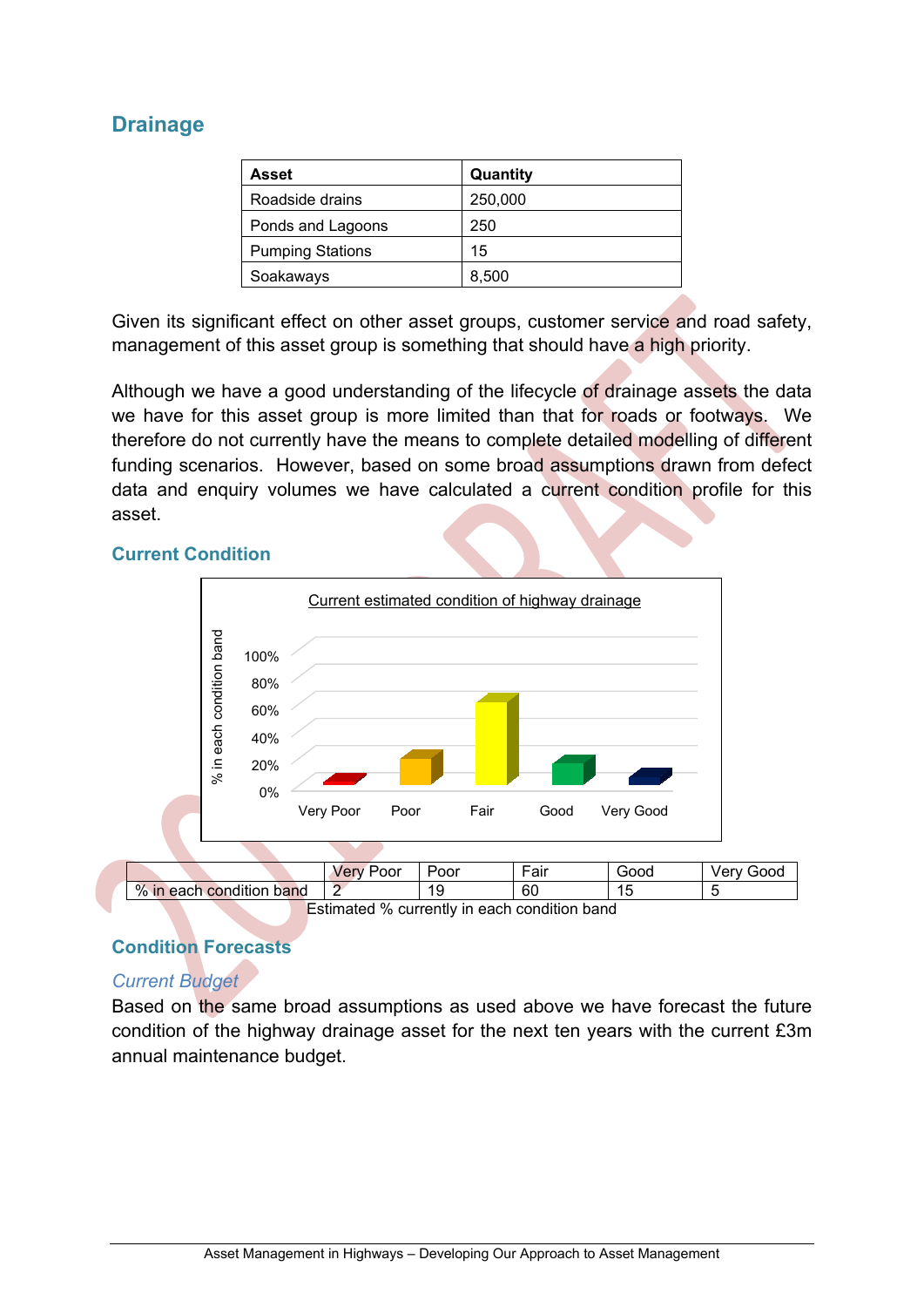

# *Revised Budget*

We have also estimated the future condition profile of this asset for a revised funding level of £5m annually until 2021/22, with £3m a year thereafter.



Comparison of the forecast in each condition band for the two funding scenarios

The above table shows the forecast percentage of the drainage asset in each condition band. Blue numbers are with an annual budget of £3m and the black numbers are with this enhanced to £5m for the next 3 years.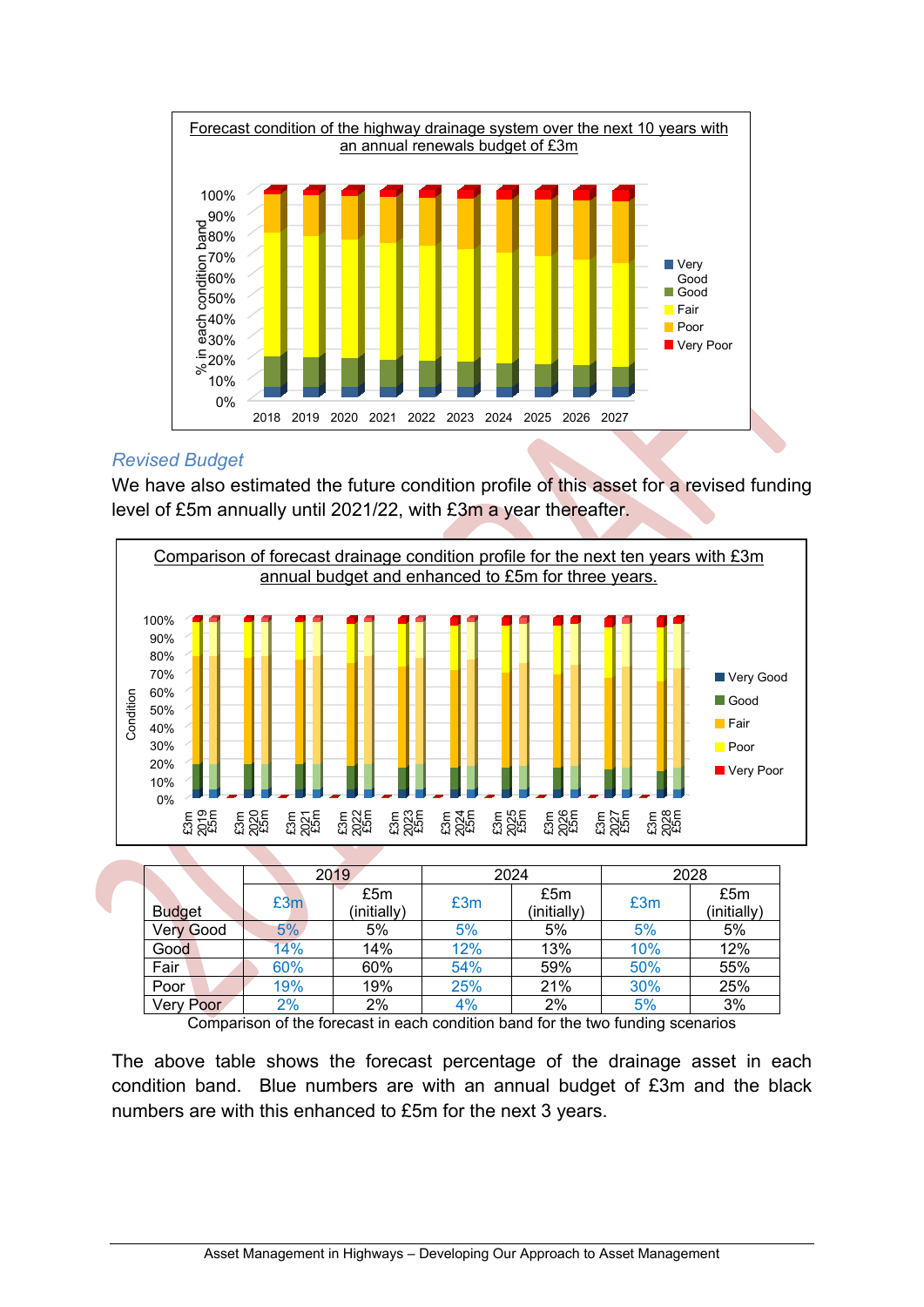<span id="page-15-0"></span>**Improvements in the management of our drainage asset, implemented in the last twelve months**

 We have implemented a system that allows us to view information on the location and status of our gullies, updated directly by the cleansing teams, through our Map16 software.

<span id="page-15-1"></span>**Future improvements to enable us to improve the management of our drainage asset.**

• Implementation of computer-based modelling techniques to asses a variety of cleansing and maintenance strategies.

# <span id="page-15-2"></span>**Crash Barriers (Vehicle Restraint Systems [VRS])**

Crash barriers fulfil a critical role and their failure to perform as designed has serious implications for highway safety.

In recent years there has been limited management of the crash barrier asset with principal inspections being undertaken by specialist contractors on A and B roads every five years. This information was collated and the barriers graded from one (very poor) to five (very good) for priority repair. The last survey was carried out in 2012.

A new management system is now in place and a revised condition inspection regime is being implemented. 2018/19 is the first year of this revised programme and at the time of writing the condition information is not yet available. We have therefore used the existing grading information in conjunction with the HMEP Ancillary Assets Toolkit to forecast future replacement needs for this asset group. This approach has its limitations, mainly due to the age of the data, but it will still allow us to estimate the size of the problem we already know we have with ageing assets. These initial forecasts include; the replacement/upgrade of barriers, based on an expected life of 25 years; re-tensioning of all tensioned barriers on a two-year cycle, based on a current annual cost of £100k; and a current annual budget of £450k for damage repair.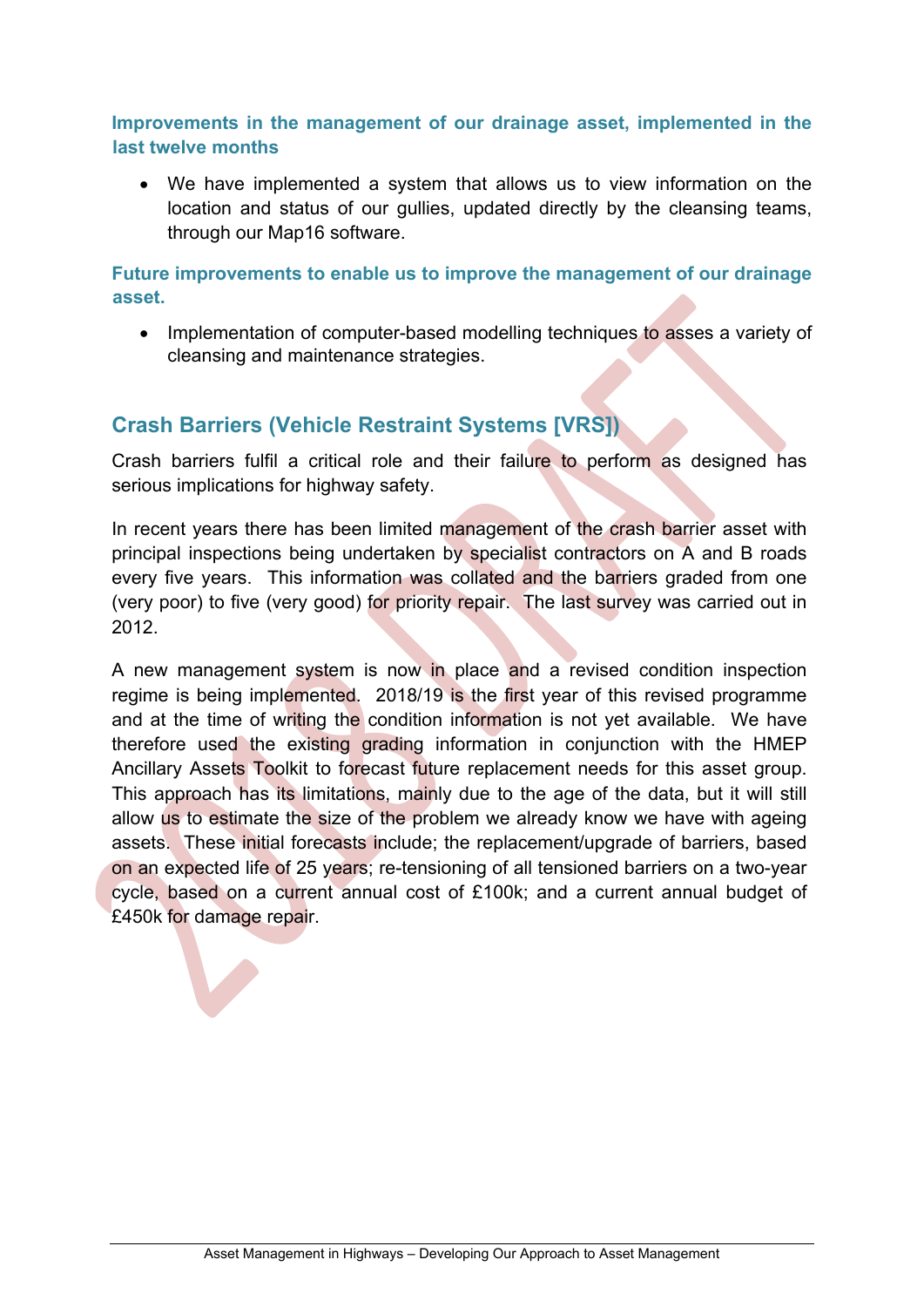# <span id="page-16-0"></span>**Current Condition**



|                                                    | Total   | Verv<br>Poor | Poor   | Fair    | Good   | <b>Very</b><br>Good |
|----------------------------------------------------|---------|--------------|--------|---------|--------|---------------------|
| Length of asset in<br>each condition<br>band $(m)$ | 232,290 | 11,190       | 44,263 | 133,594 | 33,024 | 10,219              |

Based on the results of the 2012 condition survey, we have estimated that the backlog for replacing or upgrading crash barriers that are considered to be in a very poor condition is around £4m. However, this does not take into account the length of crash barrier that due to its age may now not be up to standard and so also require replacing.

# <span id="page-16-1"></span>**Condition Forecasts**

#### *Current budget*

After allowing for retensioning and damage repair, the current annual budget for replacement and upgrading this asset is £450k.

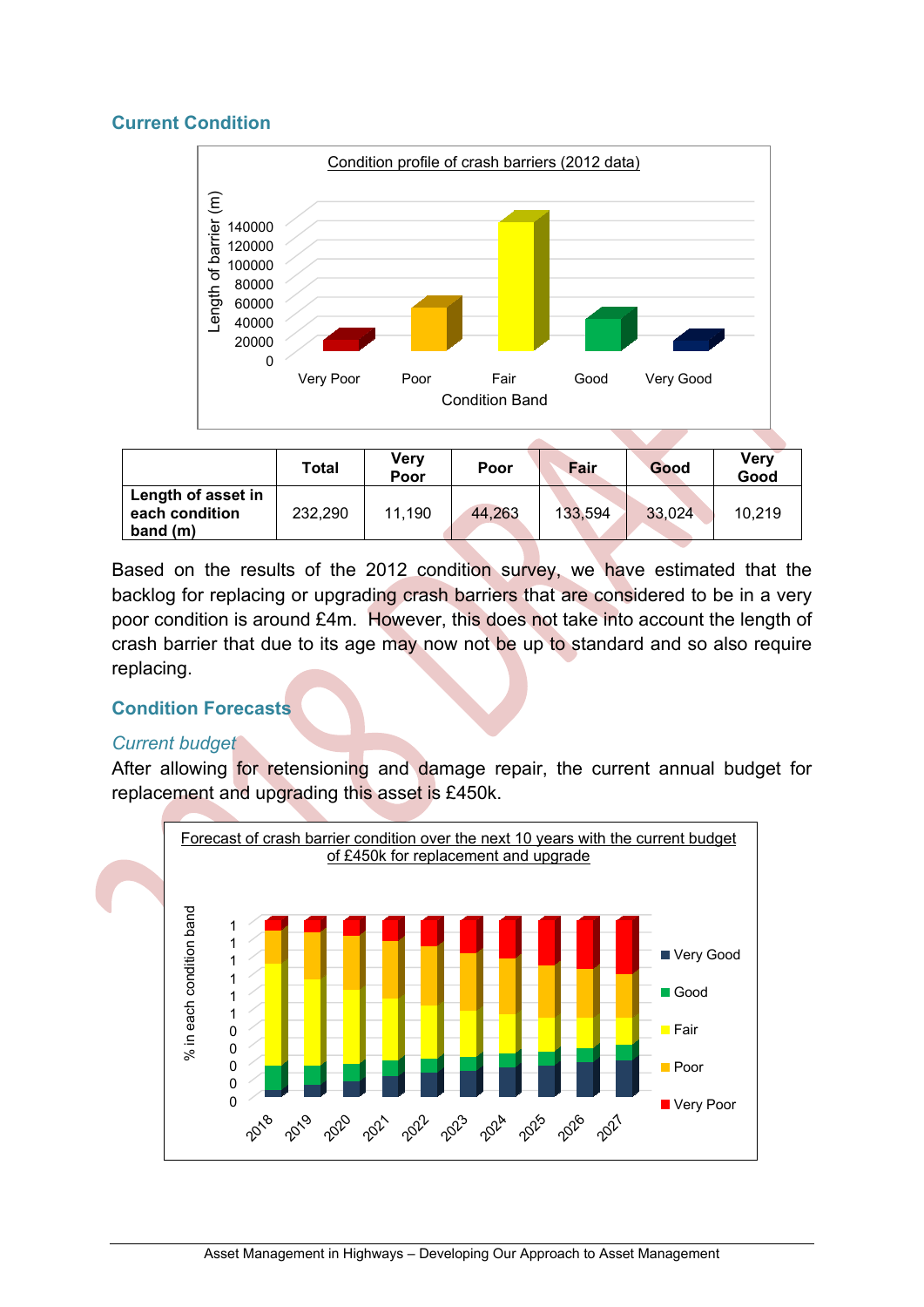|                     | Length (m) in each condition band if the replacement/upgrade budget remains at the<br>current level |       |       |       |       |       |       |       |        |        |  |
|---------------------|-----------------------------------------------------------------------------------------------------|-------|-------|-------|-------|-------|-------|-------|--------|--------|--|
|                     | 2018                                                                                                | 2019  | 2020  | 2021  | 2022  | 2023  | 2024  | 2025  | 2026   | 2027   |  |
| <b>Very</b><br>Good | 11671                                                                                               | 13813 | 15740 | 17475 | 19037 | 20442 | 21706 | 22845 | 23869  | 24791  |  |
| Good                | 26946                                                                                               | 22724 | 19560 | 17222 | 15525 | 14324 | 13503 | 12973 | 12663  | 12517  |  |
| Fair                | 114286                                                                                              | 96818 | 82000 | 69513 | 59054 | 50348 | 43144 | 37215 | 32367  | 28427  |  |
| Poor                | 62254                                                                                               | 72660 | 77492 | 78393 | 76617 | 73104 | 68553 | 63471 | 58220  | 53049  |  |
| <b>Very</b><br>Poor | 17133                                                                                               | 26275 | 37498 | 49687 | 62057 | 74072 | 85384 | 95786 | 105171 | 113506 |  |

We estimate that the replacement/upgrade backlog by 2027 will be £15.4m if the annual budget remains at the current level.

#### *Budget required to maintain steady state condition*

The modelling forecasts an annual average replacement budget of £2.4m would be needed to maintain the percentage of safety barriers in very poor condition at the current level.



<span id="page-17-0"></span>**Improvements in the management of our crash barriers, implemented in the last twelve months**

- We have implemented a new condition inspection regime, collecting data tailored to our asset management needs.
- . We have explored data asset management systems with a GIS interface.

# <span id="page-17-1"></span>**Future improvements to enable us to improve the management of our crash barriers**

We intend to further develop the use of the data management system to help with forecasting.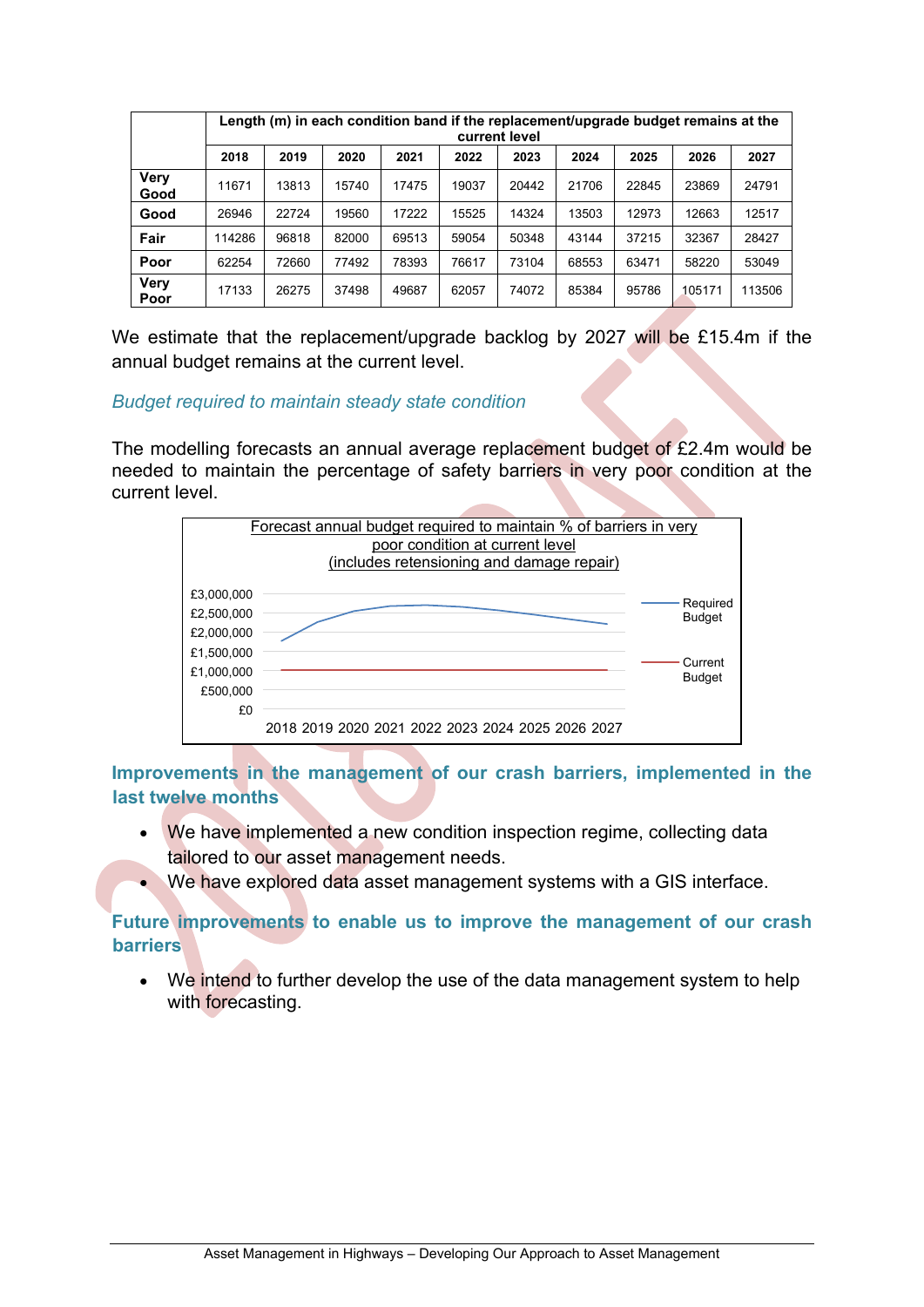# <span id="page-18-0"></span>**Footways**

| Footway<br>Type | <b>Bituminous</b> | Slabs | <b>Block</b><br>Paved | Concrete | Overall |
|-----------------|-------------------|-------|-----------------------|----------|---------|
| <b>Miles</b>    | 3,515             | 251   | 127                   | 70       | 3,965   |
| km              | 5,660             | 404   | 204                   | 116      | 6,384   |

As with roads, this asset group has a comprehensive set of condition data from nationally recognised surveys, covering a number of years. However, there are fewer sets of complete network data than for roads due to the survey regime.

Due to the nature of the data currently collected a more simplified approach to lifecycle planning has been taken for the asset this year, using the HMEP footway toolkit and the input data used for the Whole of Government Account valuations. The collection of footway condition data is under review and the methods used for lifecycle planning will also be reviewed accordingly.

# <span id="page-18-1"></span>**Reacting to Surface Defects**

The figures used below only relate to proactive, planned capital investment in our footway network. They do not include any allowance for the funds the County Council spends each year to reactively repair footway surface defects. The majority of reactive footway maintenance is in the form of permanent pothole and patching repairs using capital resource.

In 2017/18 we spent £1.6m on reactively repairing footway defects, giving an annual average spend for the period 2013/14 to 2017/18 of £1.42m. This compares with the average for the period 2013/14 to 2016/17 when we spent a total of £5.5m which equated to an average annual spend of £1.4m. It is very difficult to accurately model the relationship between footway condition and the number and cost of surface defects that will occur. However, investment less than that modelled to achieve a steady state condition will result in an increase in surface defect numbers, increasing the pressure on revenue and capital funds and in turn reducing the amount of capital funding that can be spent on planned maintenance.

# <span id="page-18-2"></span>**Current Condition**

Following completion of the 2017/18 footway condition survey, the percentage of our footway network in a very poor condition, where maintenance should be carried out in the very near future, is 19.8% an increase from 19.2% in 2017 and 18% in 2016. This is consistent with previous deterioration forecasts. However, perhaps the more significant concern relates to a substantial increase in the percentage of the footway network that has deteriorated from an acceptable condition to needing maintenance to be planned in the medium term, as can be seen in the table below. Obviously if this portion of the footway network is left to deteriorate significantly, it will make it extremely challenging for the County Council to fulfil its obligations under the Equality Act and seriously impact on other County Council initiatives to encourage people to be more active and less reliant on cars, particularly for short journeys.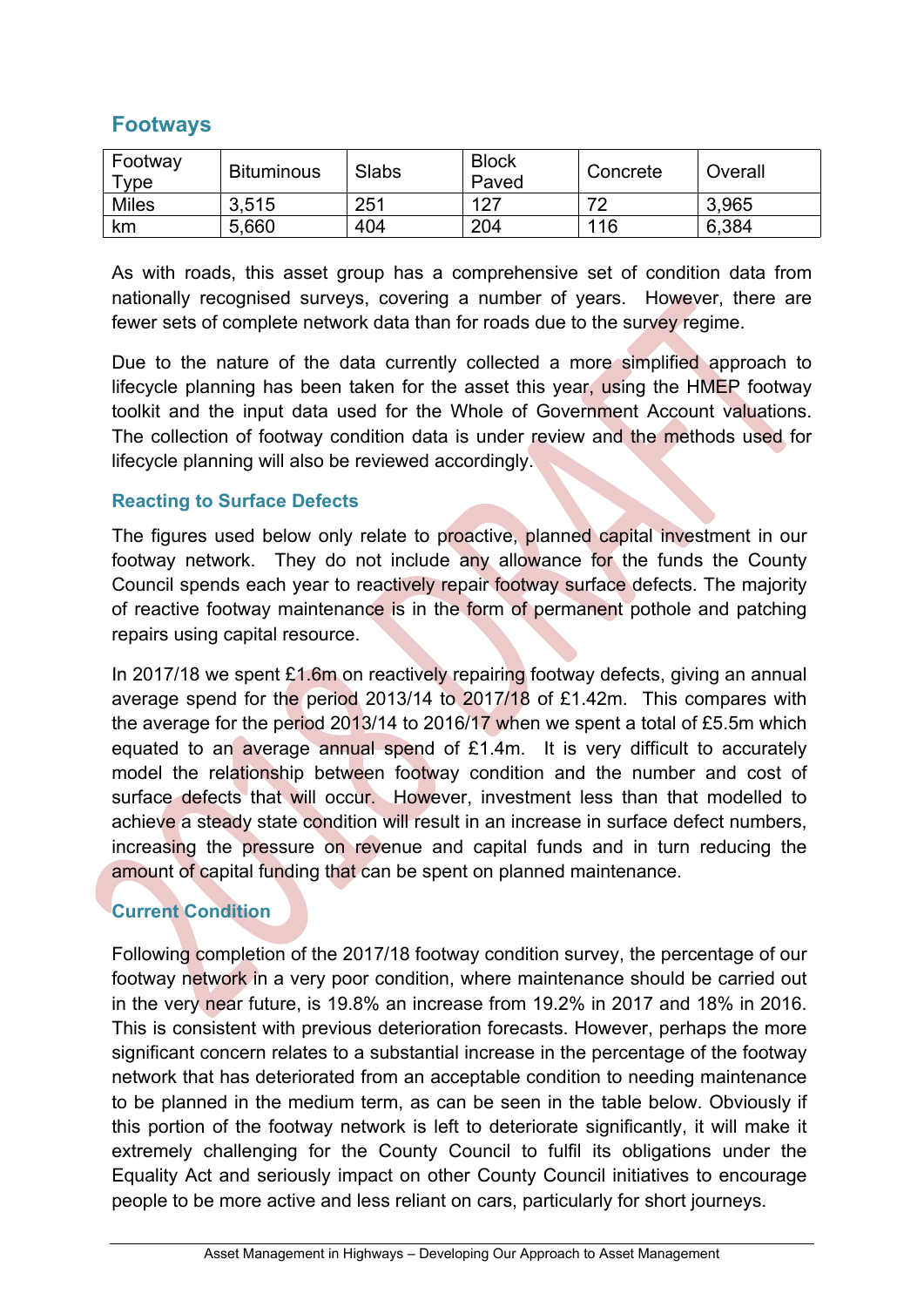|                               | 2016  | 2017     | 2018        |
|-------------------------------|-------|----------|-------------|
| Maintenance Needed Soon       | 18.0% | 19 2%    | 19.8%       |
| Maintenance Should be Planned | 12.8% | $21.4\%$ | <b>271%</b> |
| <b>Acceptable Condition</b>   | 69.3% | $59.4\%$ | 53.1%       |



It is estimated that the current maintenance backlog for footways is in the region of £90m.

# <span id="page-19-0"></span>**Condition Forecasts**

We have undertaken modelling based on three funding scenarios:

|                                          |      | <b>Funding (£m)</b> |      |      |      |      |      |      |      |      |  |
|------------------------------------------|------|---------------------|------|------|------|------|------|------|------|------|--|
|                                          | 2019 | 2020                | 2021 | 2022 | 2023 | 2024 | 2025 | 2026 | 2027 | 2028 |  |
| Scenario 1<br>(Current budget)           | 1.0  | 1.0                 | 1.0  | 1.0  | 1.0  | 1.0  | 1.0  | 1.0  | 1.0  | 1.0  |  |
| <b>Scenario 2</b><br>(Increased funding) | 2.5  | 2.5                 | 2.5  | 2.5  | 2.5  | 2.5  | 2.5  | 2.5  | 2.5  | 2.5  |  |
| Scenario 3<br>(No budget)                | 0.0  | 0.0                 | 0.0  | 0.0  | 0.0  | 0.0  | 0.0  | 0.0  | 0.0  | 0.0  |  |



This modelling suggests that by 2028 the effect of increasing the annual budget over the next ten years from £1m to £2.5m will reduce the length of footway in need of maintenance in the near future by around 2% or 130 km.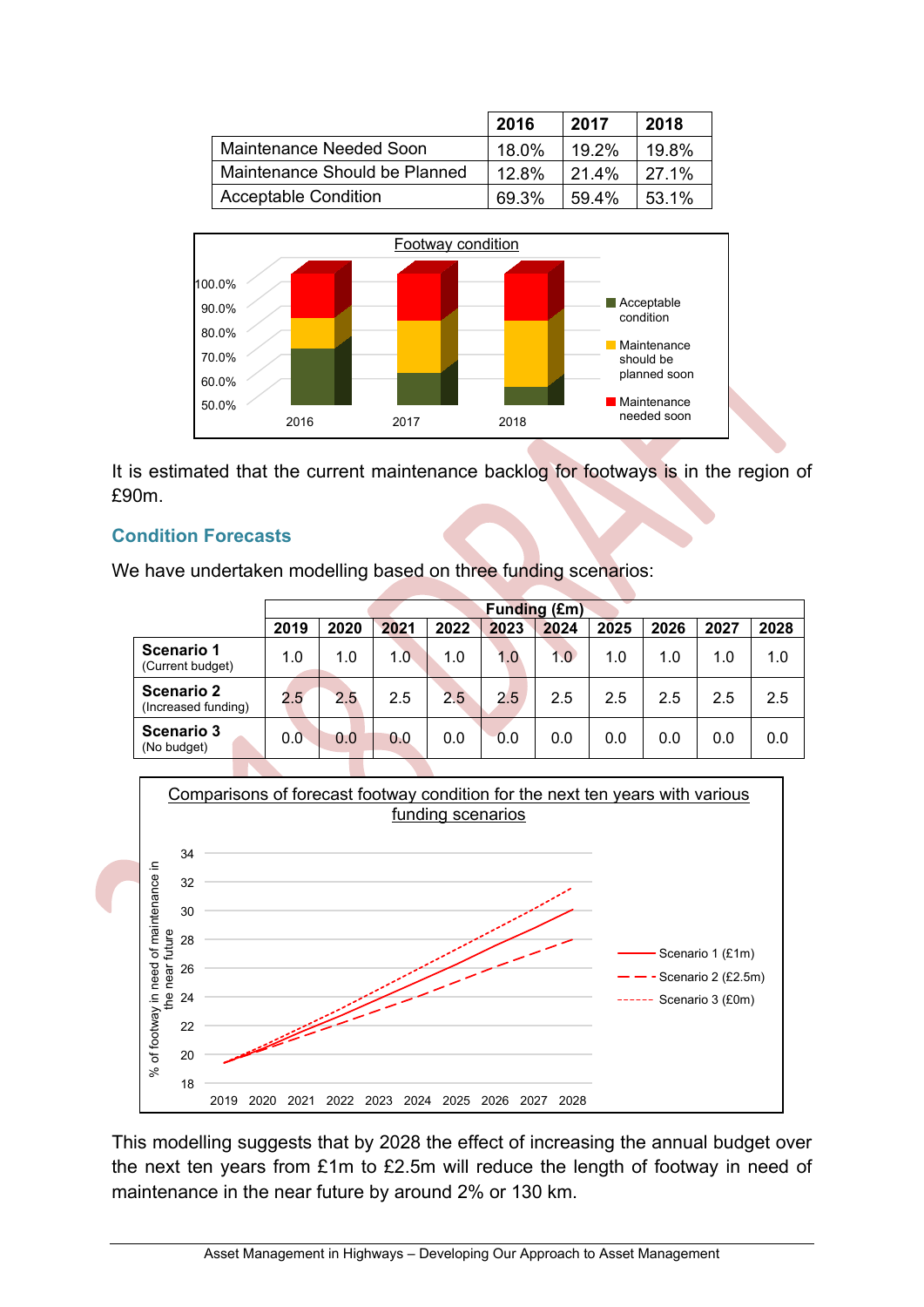# <span id="page-20-0"></span>**Budget required to maintain steady state condition**

We have modelled a scenario where the footways are maintained at their current condition level over the next ten years and calculated that an average annual capital investment in the region of £4.5m, at today's prices, would be required. Any investment less than this would mean that a steady state condition could not be achieved.



<span id="page-20-1"></span>**Improvements in the management of our footways, implemented in the last twelve months**

• We have commissioned analysis of age and disability populations to inform the footway maintenance programme going forward.

# <span id="page-20-2"></span>**Future improvements to enable us to improve the management of our footways**

- The footway asset group has recently been extended to include segregated cycleways. These pavements are those cycleways that whilst being appropriately constructed for the purpose, do not adjoin a carriageway section. The condition assessment for these sections of our network needs to be developed.
- The type of data collected for this asset will be reviewed to improve our confidence in the modelling.
- Investigate, through lifecycle planning, the outcomes of different treatment strategies
- Use of the disability and age data to improve scheme prioritisation.
- Use of condition data to enable scheme modelling.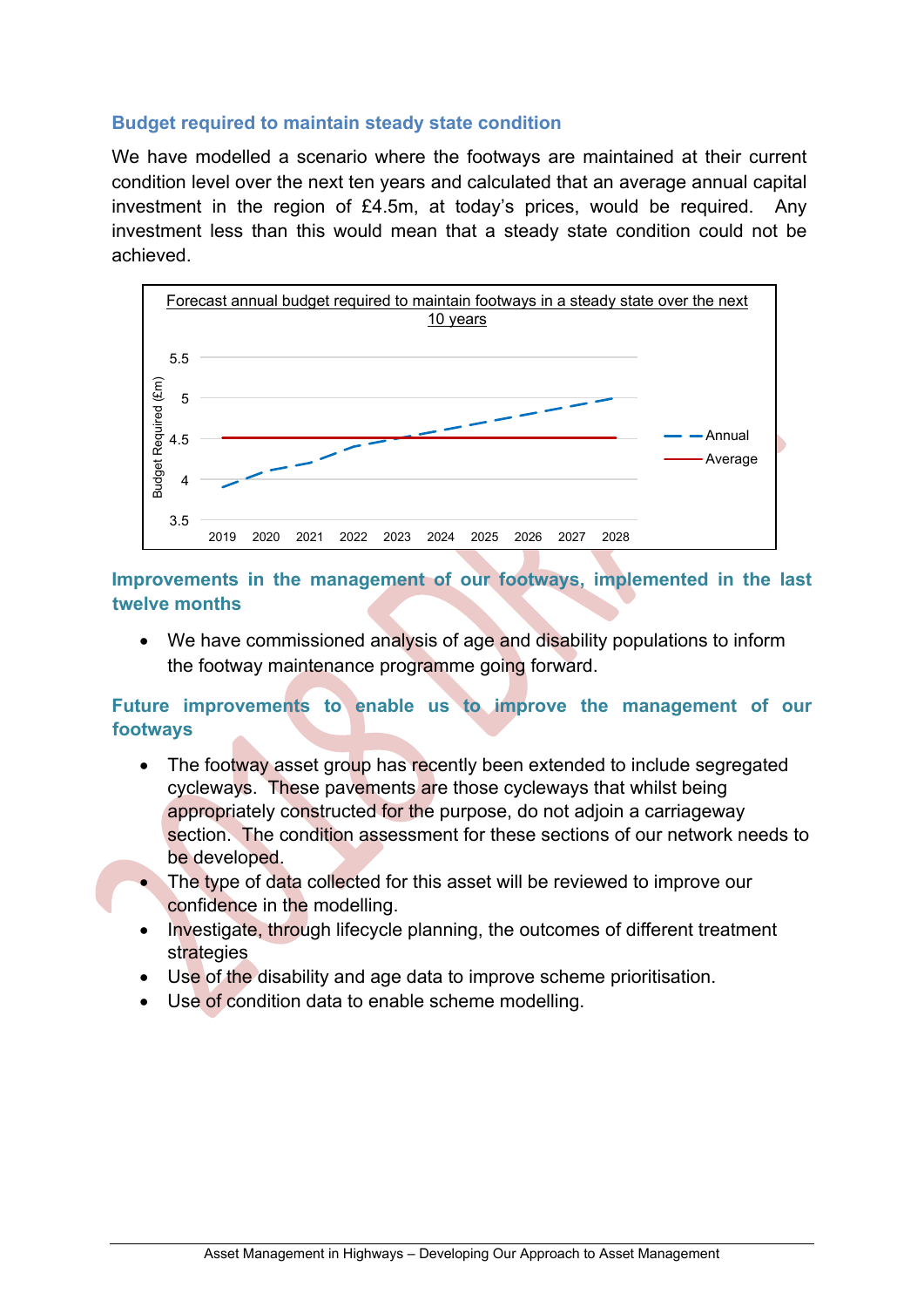# <span id="page-21-0"></span>**Street Lighting**

| <b>Asset</b>                | Quantity |
|-----------------------------|----------|
| <b>Street Lights</b>        | 118,767  |
| <b>Illuminated Signs</b>    | 17,890   |
| <b>Belisha Beacons</b>      | 544      |
| Refuge Beacons              | 1,465    |
| <b>Illuminated Bollards</b> | 4,578    |
| Pole Mounted Lights         | 1,146    |

Kent has an extensive inventory and condition database of its Street Lighting asset and this has been used in conjunction with the HMEP Ancillary Assets Toolkit to forecast future asset replacement needs.

There is a robust annual structural testing programme of street lighting assets that classifies the structural integrity of each asset into one of four condition bands; red, high amber, low amber and green. Any asset in the red band is considered to be in need of immediate attention and is included in the replacement programme for the current year.

This year this information, rather than asset age, has been used in the lifecycle planning process. The outcome is that forecasts of future budget needs are now determined from the predictions of the number of assets likely to be classified as 'red' from the testing programme each year. The modelling now also includes illuminated signs, Belisha beacons, refuge beacons and pole mounted lights in addition to columns which were the only asset groups included previously.

# <span id="page-21-1"></span>**Current Condition**

The current condition profile is based on the results of the most recent annual structural testing programme completed in March 2018.

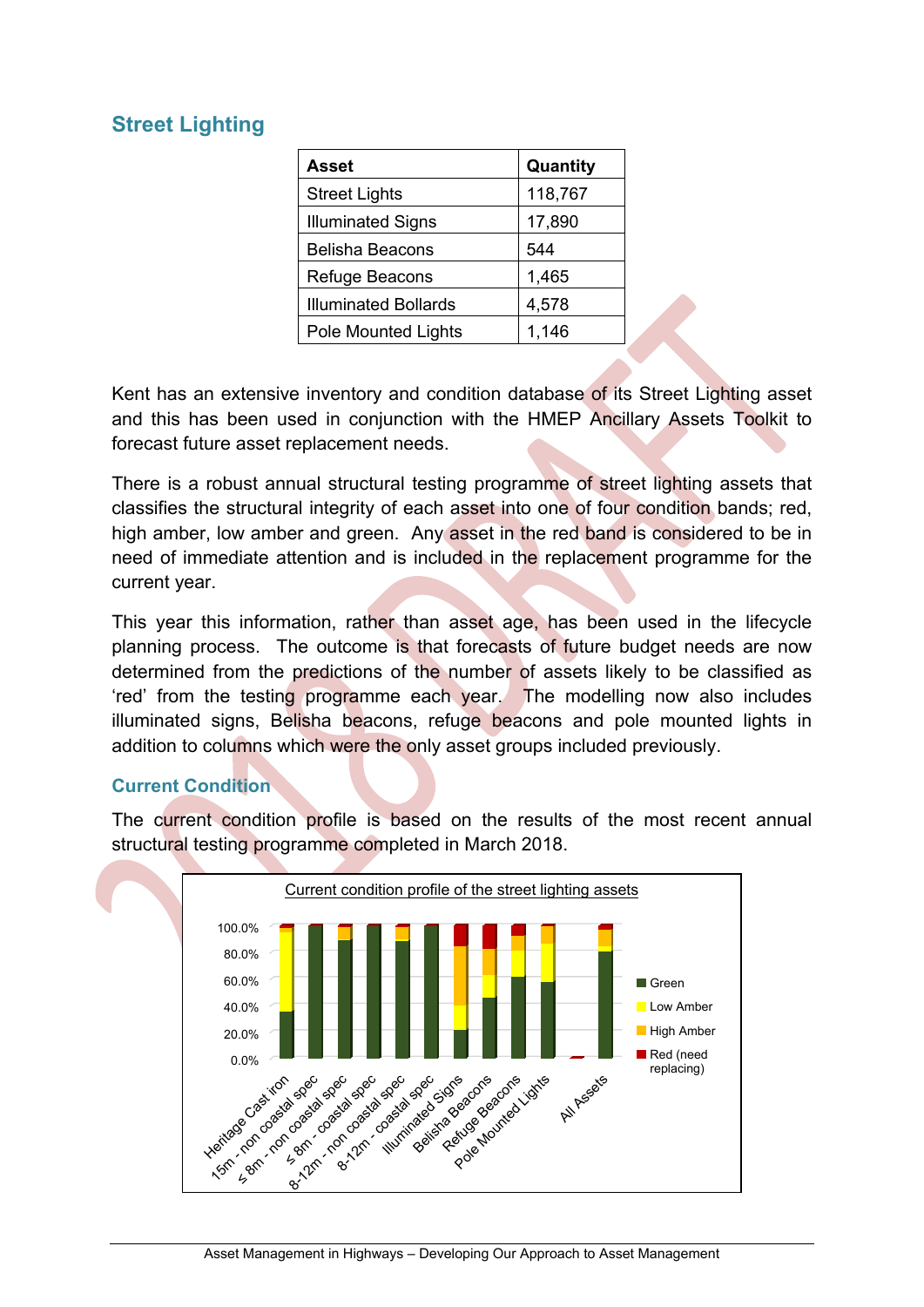|                              |        |         | % in Condition Bands |               |                         |
|------------------------------|--------|---------|----------------------|---------------|-------------------------|
|                              | No.    | Green   | Low<br>Amber         | High<br>Amber | Red (need<br>replacing) |
| <b>Heritage Cast iron</b>    | 1301   | 35.9%   | 59.7%                | 3.3%          | $1.1\%$                 |
| 15m (non-coastal spec)       | 9      | 100.0%  | 0.0%                 | $0.0\%$       | $0.0\%$                 |
| 15m (coastal spec)           | 0      | $0.0\%$ | 0.0%                 | $0.0\%$       | $0.0\%$                 |
| $\leq$ 8m (non-coastal spec) | 85004  | 89.6%   | 0.5%                 | 9.1%          | 0.8%                    |
| $\leq$ 8m (coastal spec)     | 14740  | 100.0%  | 0.0%                 | $0.0\%$       | $0.0\%$                 |
| 8-12m (non-coastal)          | 15921  | 89.0%   | 1.2%                 | $9.0\%$       | 0.8%                    |
| 8-12m (coastal)              | 1792   | 100.0%  | 0.0%                 | $0.0\%$       | $0.0\%$                 |
| <b>Illuminated Signs</b>     | 17890  | 21.9%   | 18.4%                | 44.3%         | 15.3%                   |
| <b>Belisha Beacons</b>       | 544    | 46.3%   | 16.7%                | 19.9%         | 17.1%                   |
| <b>Refuge Beacons</b>        | 1465   | 62.0%   | 19.5%                | 11.3%         | 7.3%                    |
| <b>Pole Mounted Lights</b>   | 1146   | 57.9%   | 29.0%                | 13.1%         | $0.0\%$                 |
|                              |        |         |                      |               |                         |
| <b>Totals</b>                | 139812 | 80.9%   | 3.9%                 | 12.5%         | 2.7%                    |

Current condition of the street lighting assets

# <span id="page-22-0"></span>**Budget Forecasts**

These budget forecasts are based on the number of street lighting assets predicted to be classified as 'Red' from each year's structural testing programme. This means the risk of columns failing is considered too high for them not to be included in the replacement programme for the current year. If the available budget becomes insufficient to replace the required number of assets a programme of permanent asset removal will need to be implemented.

The graph below shows the expected budget that will be needed to replace columns and other street lighting assets as they reach the end of their useful life. It is estimated that the average annual budget required to replace these assets is around £3.7m. The high proportion of non-column assets forecast to need replacement in the next few years is the result of their recent inclusion in the structural testing programme. Previously there was no information on these assets and they were maintained on a reactive basis.

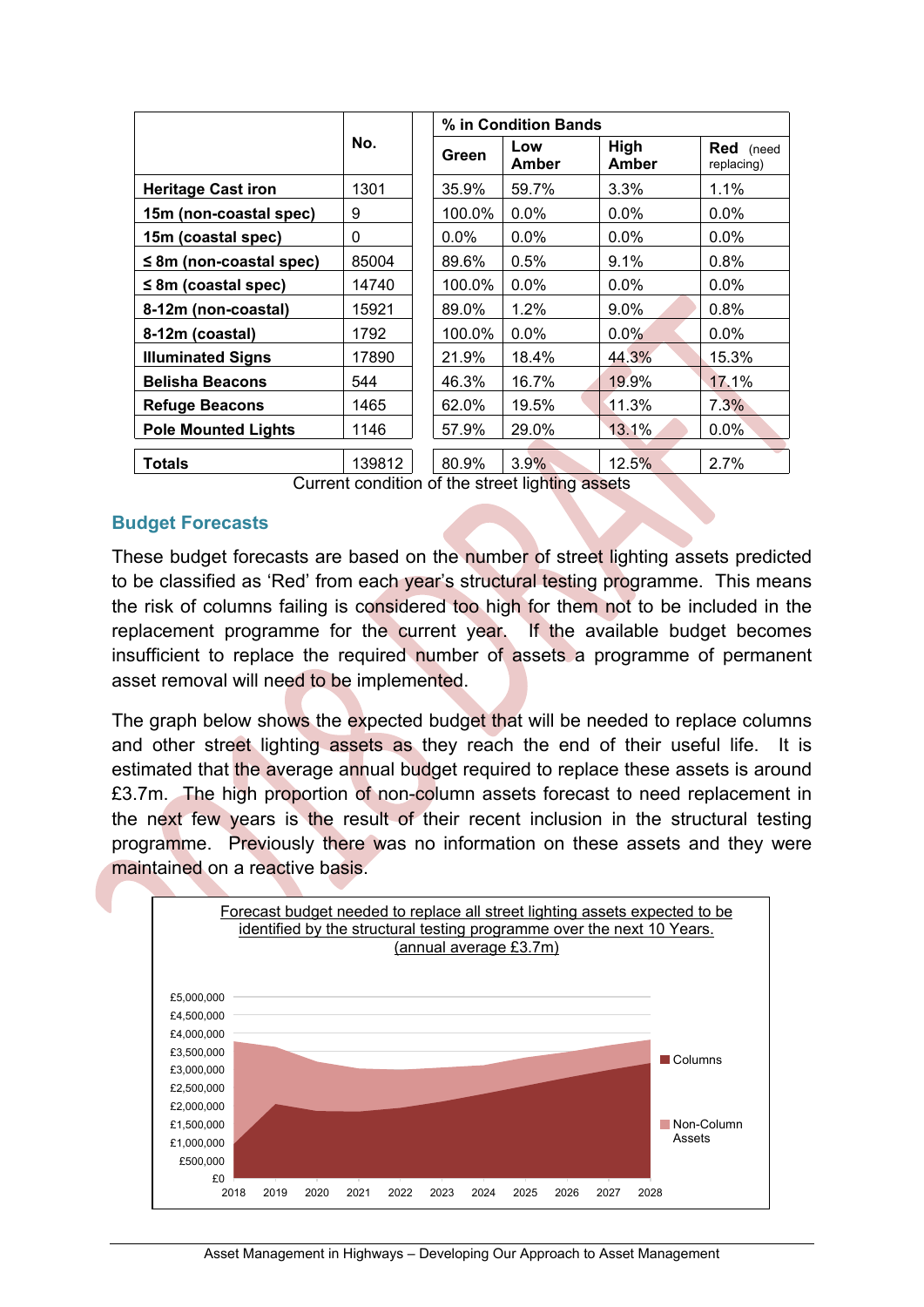# <span id="page-23-0"></span>**Improvements in the management of our street lighting asset, implemented in the last twelve months**

- We have started using results of the structural testing programme to forecast future budget needs, rather than asset age.
- The range of assets included in the forecasting has been extended to include illuminated signs, Belisha beacons, refuge beacons and other pole mounted lights.

# <span id="page-23-1"></span>**Future improvements to enable us to improve the management of our street lighting asset**

- We are looking to refine the deterioration rates used in the forecasting based on previous results of the structural programme.
- In partnership with our contractor we will explore ways of benchmarking our service.

# <span id="page-23-2"></span>**Intelligent Traffic Systems**

We have excellent inventory and condition data on this asset group that has been built up over many years. The HMEP Ancillary Assets Toolkit has been used to model expected asset renewal needs and outcomes for the next ten years.

The current approach to modelling is based solely on asset age. Due to the relatively low number of assets, compared to other asset groups, and the limited number of generally high cost treatments that have been used, this modelling currently has its limitations. In practice, the determination of replacement priorities is not based on age alone but includes other criteria, such as fault rates. In reality, interventions other than total asset replacement are also available to extend the life of an asset. Therefore, we need to include these considerations in any future development of the modelling.



# <span id="page-23-3"></span>**Current Age Profile of the ITS Asset**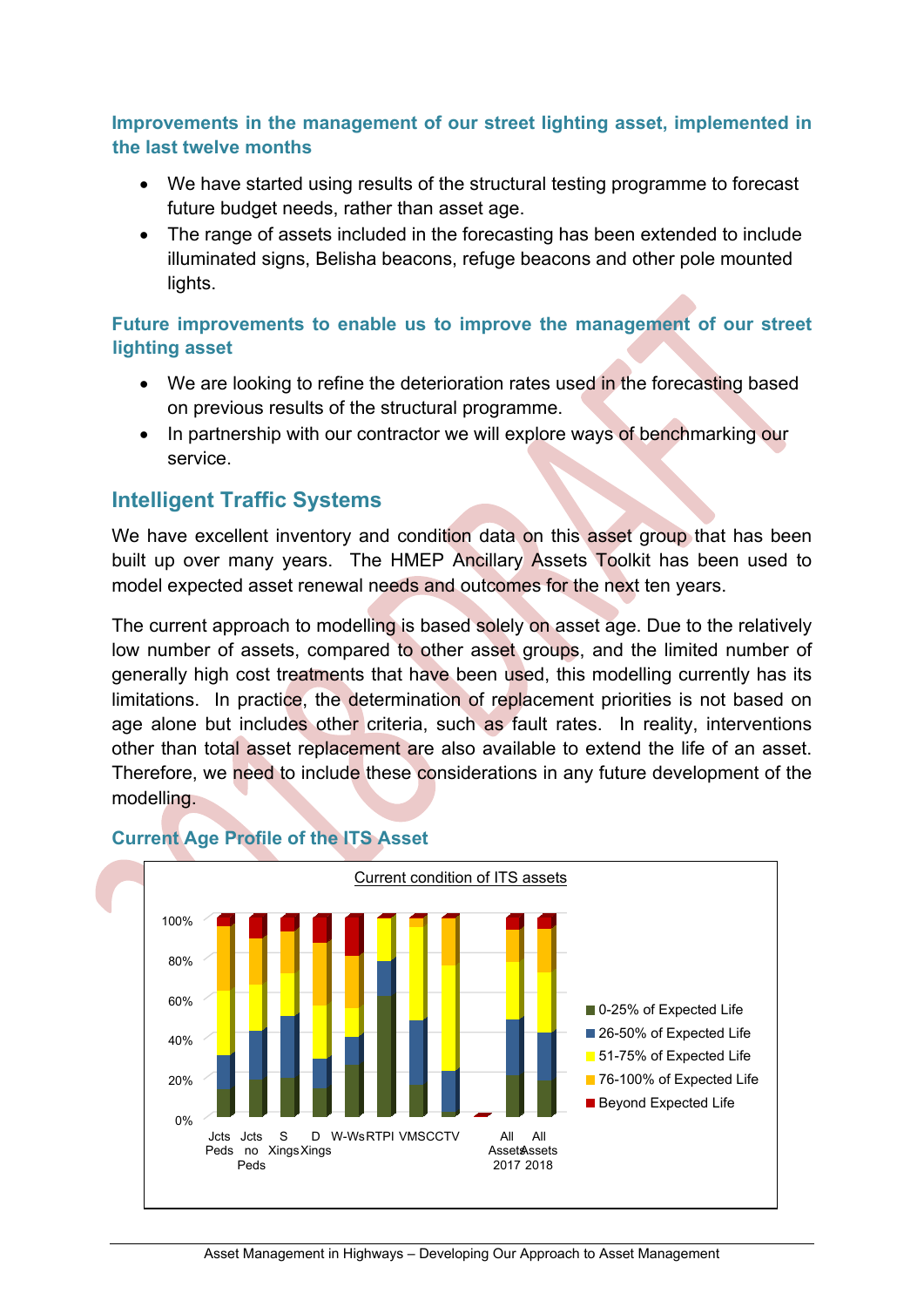|                                 | Total No. | <b>Condition Band (% of Expected Life)</b> |       |           |        |      |
|---------------------------------|-----------|--------------------------------------------|-------|-----------|--------|------|
|                                 | of Assets | $0 - 25$                                   | 26-50 | $51 - 75$ | 76-100 | >100 |
| Junctions with Pedestrians      | 234       | 14                                         | 17    | 33        | 32     | 4    |
| Junctions with no Pedestrians   | 69        | 19                                         | 25    | 23        | 23     | 10   |
| <b>Single Crossings</b>         | 337       | 20                                         | 31    | 21        | 21     |      |
| <b>Dual Crossings</b>           | 48        | 15                                         | 15    | 27        | 31     | 13   |
| Wig-Wags etc                    | 42        | 26                                         | 14    | 14        | 26     | 19   |
| Real-time Passenger Information | 56        | 61                                         | 18    | 21        |        | 0    |
| Variable Message Signs          | 111       | 16                                         | 32    | 47        | 5      | 0    |
| <b>CCTV Cameras</b>             | 123       | 2                                          | 20    | 52        | 22     | 0    |
| All ITS Assets 2018             | 1007      | 185                                        | 246   | 311       | 223    | 53   |

Percentage of ITS asset sub-groups in each condition band

It is estimated this current condition represents a renewal backlog of £3.84m.

# <span id="page-24-0"></span>**Age Profile Forecasts**

The above information has been used to model the budget requirements and the age profile of the asset to forecast expected outcomes from two scenarios;

- The condition over the next ten years based on the current budget
- The budget required to keep the asset at a steady state over the next ten years

# *Current Budget*

The age profile of the ITS asset has been modelled for the next ten years, using the current annual renewal budget of  $£578,000$ . It is estimated that this will result in a renewal backlog of around £25.9m by 2028. An asset that has reached the end of its expected life is unlikely to immediately stop working. However, at this point in its lifecycle it is likely to develop faults more frequently which will require more expensive reactive type maintenance.



|                          | 2018 | 2019 | 2020 | 2021 | 2022 | 2023 | 2024 | 2025 | 2026 | 2027 | 2028 |
|--------------------------|------|------|------|------|------|------|------|------|------|------|------|
| 0-25% of expected life   | 176  | 148  | 126  | 108  | 94   | 83   | 73   | 66   | 59   | 54   | 51   |
| 26-50% of expected life  | 240  | 220  | 201  | 178  | 158  | 138  | 122  | 109  | 99   | 88   | 77   |
| 51-75% of expected life  | 303  | 286  | 267  | 250  | 231  | 215  | 197  | 180  | 163  | 148  | 136  |
| 76-100% of expected life | 213  | 238  | 250  | 256  | 254  | 250  | 241  | 229  | 217  | 205  | 192  |
| Beyond expected Life     | 46   | 86   | 134  | 186  | 241  | 292  | 345  | 394  | 440  | 483  | 522  |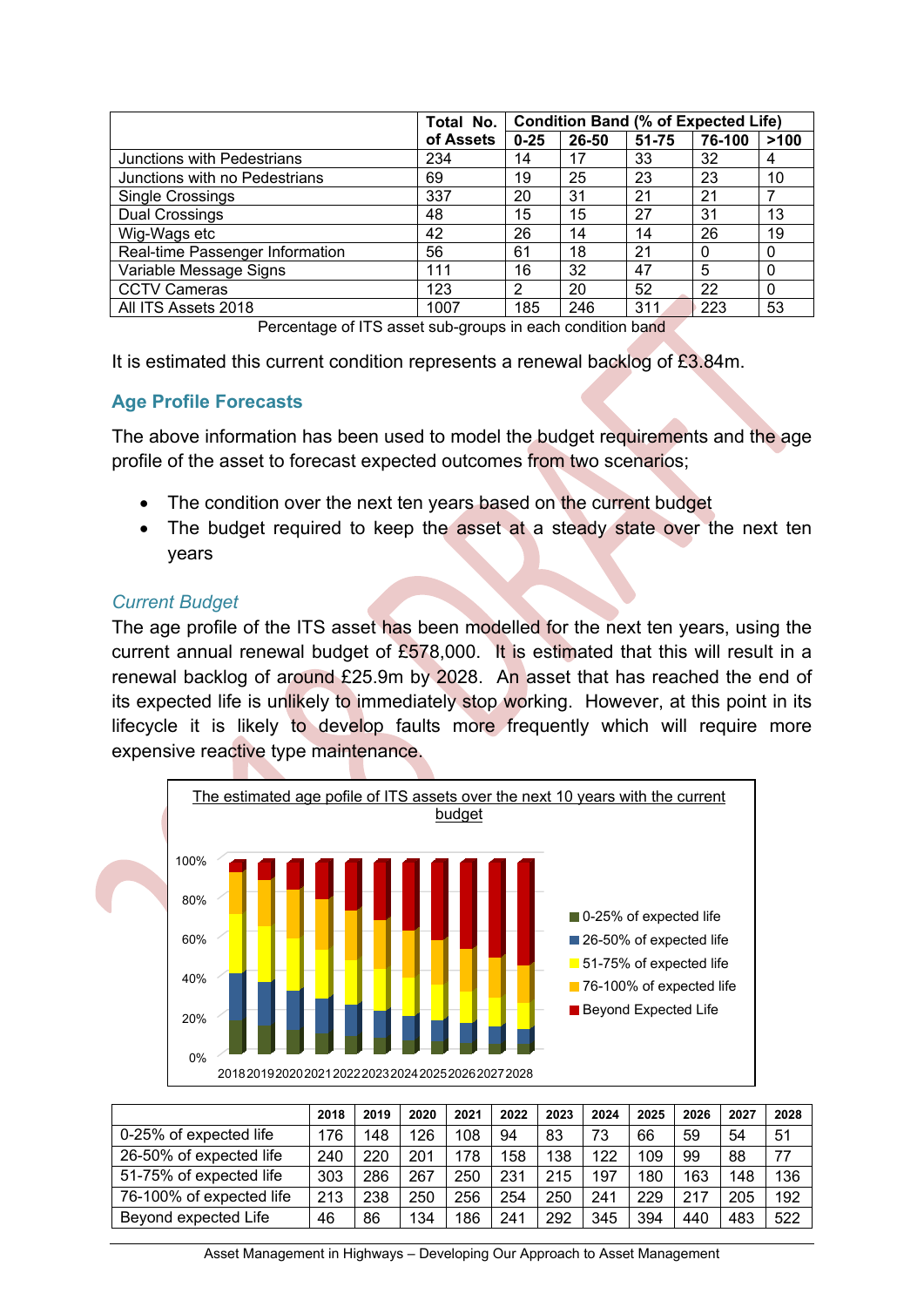# *Steady State*

We have estimated the budget profile needed to maintain the current number of the ITS assets beyond their expected life for the next ten years. It is estimated that over ten years the cost would be £32.6m, which equates to an average annual renewal budget of around £3.3m.



# <span id="page-25-0"></span>**Improvements in the management of our ITS assets, implemented in the last twelve months**

- Removal of legacy communications equipment and upgraded to IPaddressable traffic signals.
- Replacement of carriageway detector loops with above ground detection, where practicable.

# <span id="page-25-1"></span>**Future improvements to enable us to improve the management of our ITS asset**

- Continuing to move to more flexible and modular signal design, as technology allows, which will further enable partial site refurbishments and individual component changes to be made to extend asset life, i.e. above ground detection systems.
- We consider adjacent third-party developments when determining our site refurbishment list, as we can optimise third party funding to invest in assets and offset our liability, e.g. Springfield development.
- Develop the deterioration modelling to better represent what is happening in terms of fault rates and offer a wider range of asset treatments, other than full renewal.
- Consider the impact of developments and other schemes on adjacent sites and seek asset improvements where practicable and justifiable.
- Investigating new products which may be of benefit to maintaining the asset and reducing the impact on other asset groups, i.e. detection systems.

# <span id="page-25-2"></span>**Soft Landscape**

We have collected extensive data on our soft landscape asset but due to the nature of the asset and type of maintenance involved we consider a forecast of maintenance frequencies for different funding levels to be more appropriate than the lifecycle planning approach taken for other asset groups.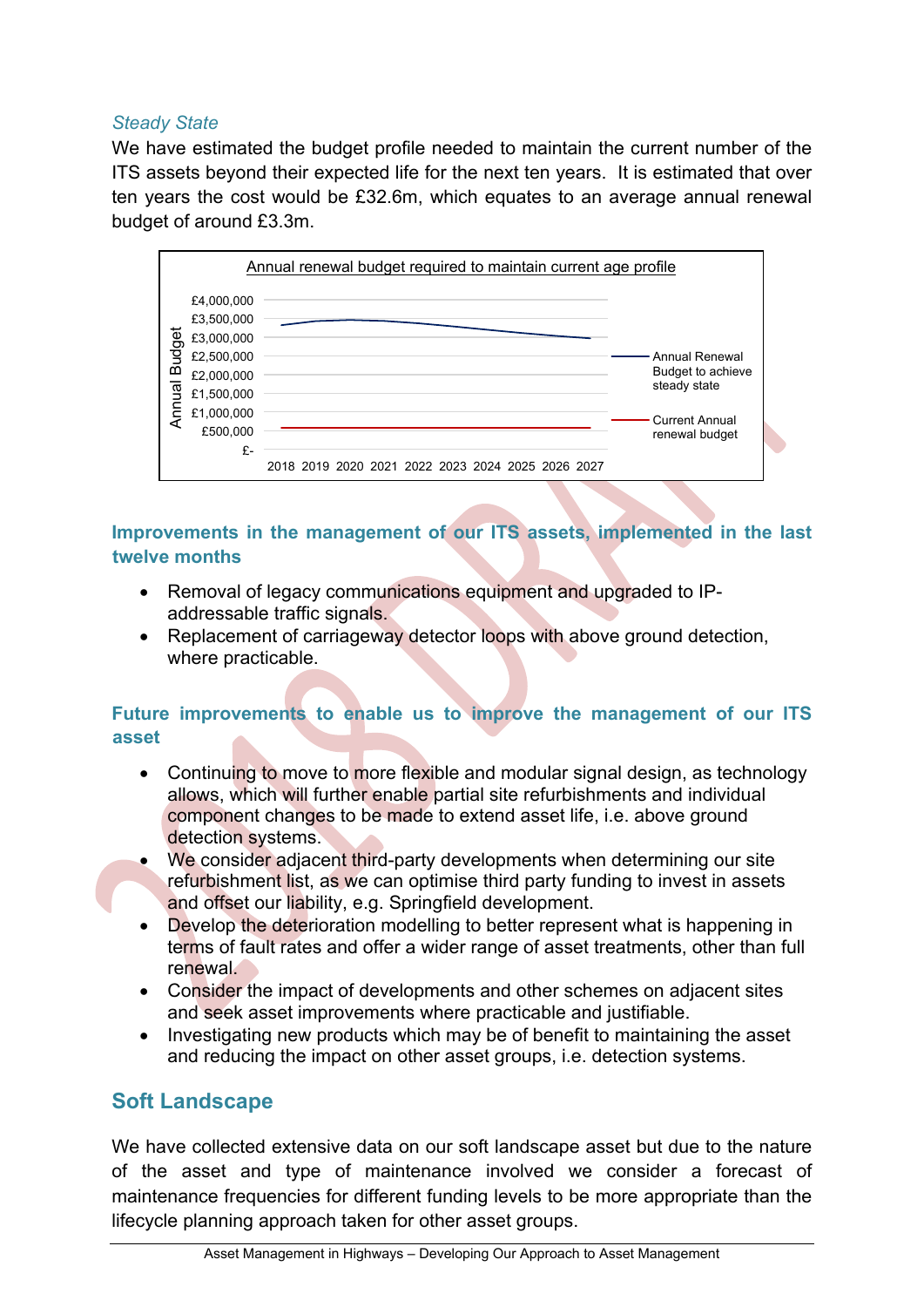# <span id="page-26-0"></span>**Maintenance Frequencies**

#### *Previous Maintenance Frequencies*

The table below gives an overview of the history of soft landscape maintenance frequencies. The notable reductions since 2009/10 are a result of ongoing financial pressures.

|                               | <b>Maintenance Frequency</b>            |           |           |  |  |  |  |
|-------------------------------|-----------------------------------------|-----------|-----------|--|--|--|--|
| <b>Service provision</b>      | (2009/2010)                             | (2016/17) | (2017/18) |  |  |  |  |
| <b>Urban Grass Cutting</b>    | $10 - 16$                               | 8         | 6         |  |  |  |  |
| Shrub Bed Maintenance         | $2 - 12$                                |           |           |  |  |  |  |
| Urban Hedges                  | 2                                       |           |           |  |  |  |  |
| Weed spraying (Hard Surfaces) | $2 - 3$                                 |           |           |  |  |  |  |
| <b>Rural Swathe Cutting</b>   | $2 - 3$                                 |           |           |  |  |  |  |
| Visibility cuts               | 3                                       | 3         | 3         |  |  |  |  |
| <b>Rural Hedge Cutting</b>    | $1 - 2$                                 | 1         |           |  |  |  |  |
| High Speed Roads (HSR)        | $\overline{2}$                          |           |           |  |  |  |  |
| <b>Bus Routes</b>             | Ad-Hoc Safety Critical Work only        |           |           |  |  |  |  |
| Tree Maintenance              | <b>Ad-Hoc Safety Critical Work only</b> |           |           |  |  |  |  |

Annual maintenance frequencies are reviewed periodically in accordance with available funding.

#### *Forecasts of Maintenance Frequencies*

The table below summarises the forecast maintenance frequencies for three levels of funding.

| <b>Service Provision</b>            | <b>Steady State</b><br><b>Service</b><br>(E4.2m) | <b>Current Budget</b><br><b>Reduced Service</b><br>(E3.1m) | <b>Statutory</b><br><b>Minimum Service</b><br>(E2.2m) |
|-------------------------------------|--------------------------------------------------|------------------------------------------------------------|-------------------------------------------------------|
| <b>Urban Grass Cutting</b>          | 8                                                | 6                                                          | $1 - 3$                                               |
| Shrub Bed Maintenance               | 2                                                |                                                            | 0                                                     |
| Urban Hedges                        | $\overline{2}$                                   |                                                            | 0                                                     |
| <b>Weed Spraying (Hard surface)</b> | $\overline{2}$                                   |                                                            | 0                                                     |
| <b>Rural Swathe Cutting</b>         | $\overline{2}$                                   | 1                                                          |                                                       |
| Visibility cuts                     | 3                                                | 3                                                          | 3                                                     |
| Rural Hedge Cutting                 | $1 - 2$                                          |                                                            | every other year                                      |
| High Speed Road (HSR)               | 2                                                |                                                            |                                                       |
| <b>Bus Routes</b>                   | Safety & amenity                                 | Safety critical only                                       |                                                       |
| Tree Maintenance                    | Safety, amenity &<br>Inuisance                   | Safety critical only                                       |                                                       |

We are aware that the current maintenance frequencies fall short of what is required to prevent both medium and long-term asset deterioration.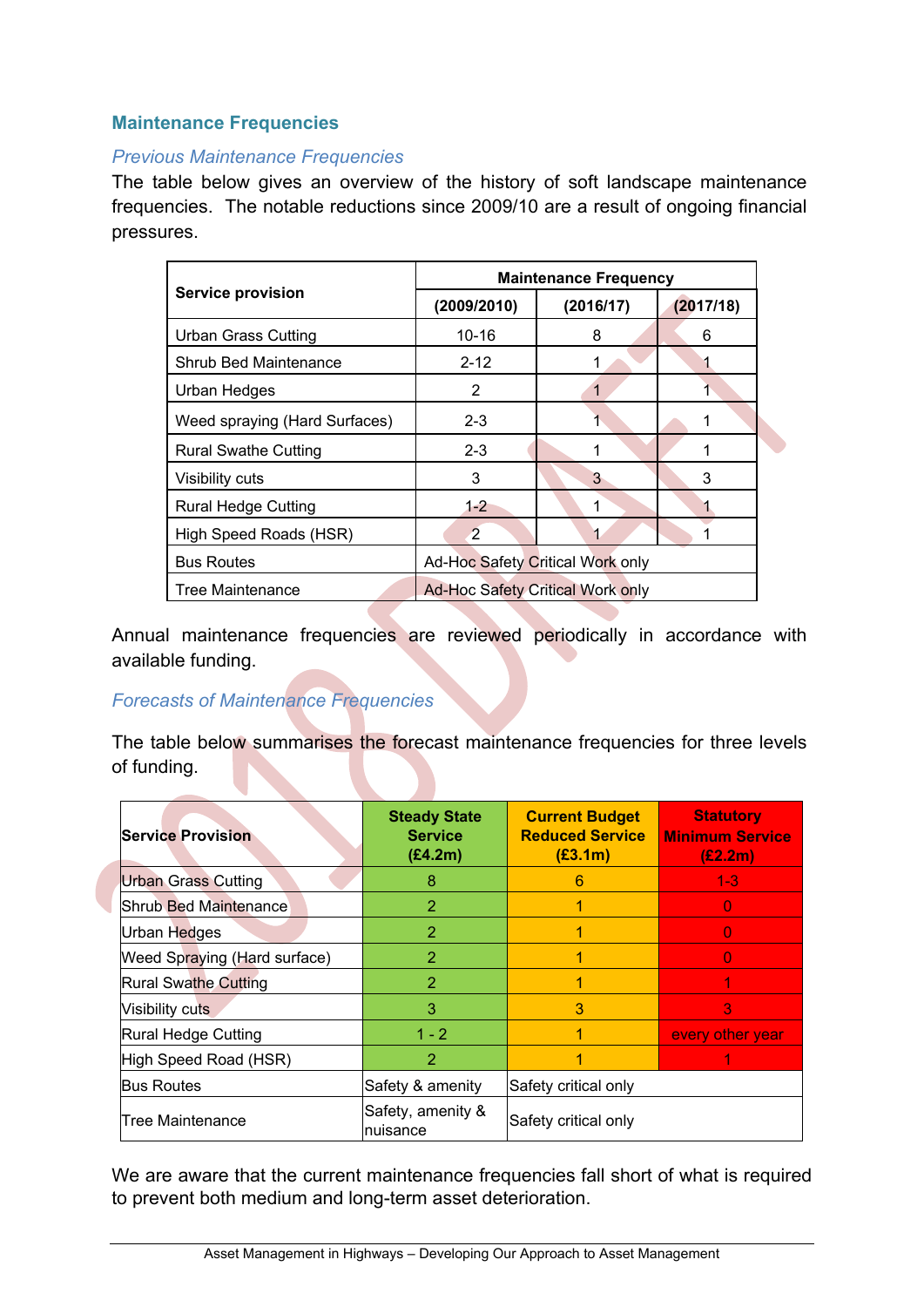# <span id="page-27-0"></span>**Improvements in the management of our soft landscape asset, implemented in the last twelve months**

- Introduced the CAVAT (Capital Asset Value for Amenity Trees) method of valuing our tree asset. At the strategic level this will help us to put a value on the countywide tree stock. It will also enable us to calculate an evidenced value to claims for trees that are removed or damaged.
- Exploring ways of quantifying the effect less than optimum maintenance levels of this asset has on other asset groups.
- Introduced improved asset gathering techniques for invasive weeds.
- Improved reporting of programmed works progress and defect correction using GIS.
- Introduction of training to provide operational staff with more information regarding highway boundaries improving asset collection and management.

# <span id="page-27-1"></span>**Future improvements to enable us to improve the management of our soft landscape asset**

- Further implement and develop the use of CAVAT.
- Continue to explore ways of quantifying the effect this asset has on other asset groups.
- Further develop and fine tune the current data held on this asset to ensure the maintenance programmes continue to be fit for purpose and procurement of services is cost efficient.
- Further explore software models such as iTree which calculate the benefits and ecosystem services that trees provide, and value them in monetary terms. This provides an evidence-based approach in the development of informed urban forestry programmes, management plans and projects.
- Enhance our risk-based approach to highway tree surveying incorporating industry best practice to deliver efficiencies in tree safety inspections.

# <span id="page-27-2"></span>**Road Markings and Studs, Pedestrian Guardrail and Unlit Signs**

Due to their relatively low value and the generally reactive nature of their maintenance we have very little data on these assets. However, we have made estimates of their respective sizes. This has been done to help us in future quantify likely levels of condition or serviceability that can be expected with different funding levels.

|              |                  | <b>Road Classification</b> |       |        |        |        |  |  |  |
|--------------|------------------|----------------------------|-------|--------|--------|--------|--|--|--|
|              | <b>Asset</b>     | A                          | в     | C      | U      | All    |  |  |  |
| <b>Type</b>  | <b>Sub Group</b> |                            |       |        |        |        |  |  |  |
|              | Warning          | 6,900                      | 5,200 | 15,800 | 19,100 | 47,000 |  |  |  |
| <b>Unlit</b> | Regulatory       | 7.700                      | 3,600 | 10,000 | 35,500 | 56,800 |  |  |  |
| <b>Signs</b> | Directional      | 6,600                      | 3,150 | 6,900  | 8,800  | 25,450 |  |  |  |
| (No.)        | Information      | 1,150                      | 290   | 850    | 7.200  | 9,490  |  |  |  |
|              | Boundary         | 1,000                      | 800   | 2,900  | 26,100 | 30,800 |  |  |  |

#### <span id="page-27-3"></span>**Estimated Extent of the Assets**

Asset Management in Highways – Developing Our Approach to Asset Management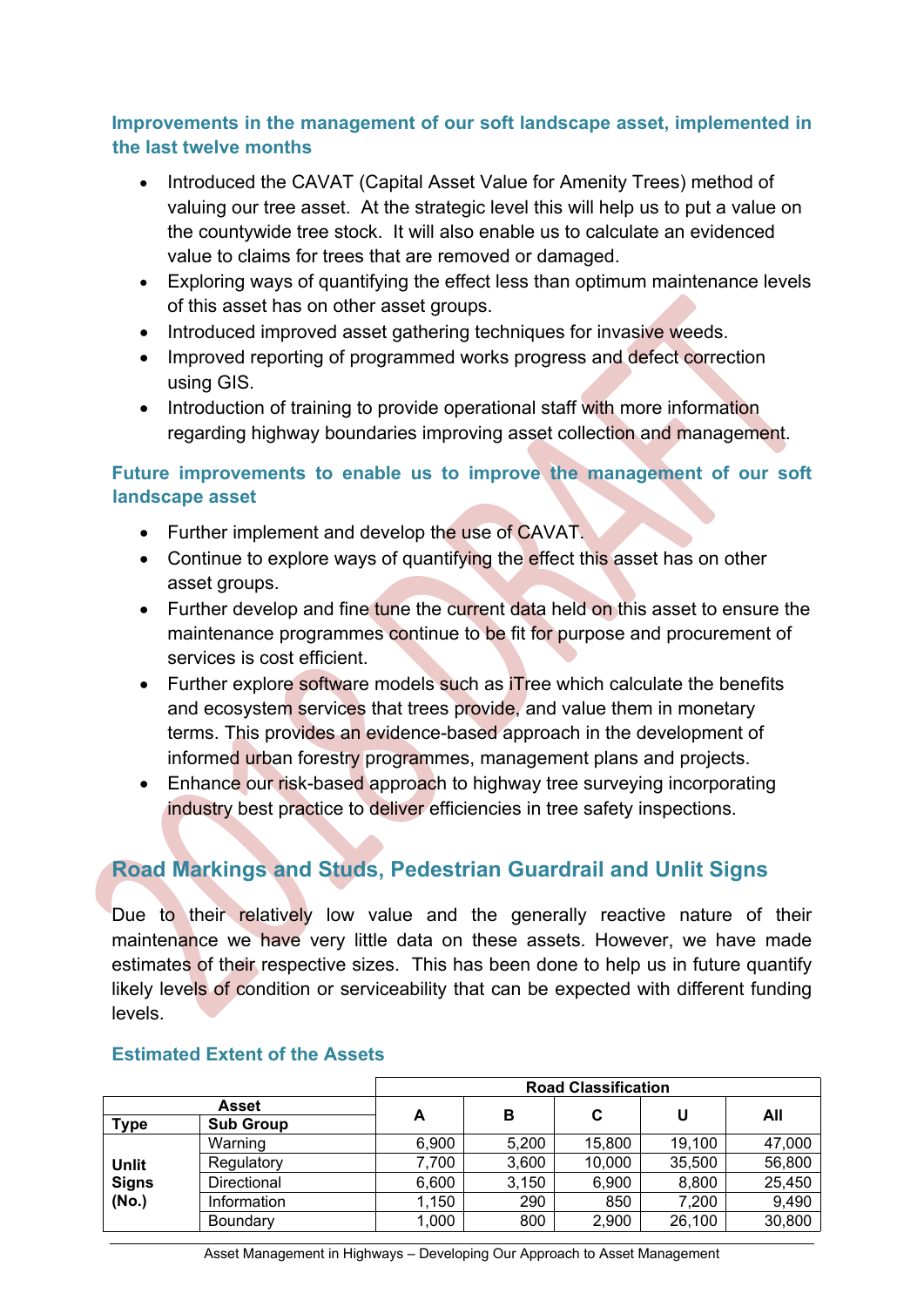|                               | <b>Parking Directional</b>        | 280       | 70                   |           | 270                          | 620        |
|-------------------------------|-----------------------------------|-----------|----------------------|-----------|------------------------------|------------|
|                               | Other                             | 700       | 800                  | 2,600     | 21,300                       | 25,400     |
|                               | Total                             | 24,330    | 13,910               | 39,050    | 118,270                      | 195,560    |
|                               | Pedestrian Guardrail (Lin. metre) | 53,250    | 12,400               | 13,000    | 52,000                       | 130,650    |
|                               | Centre line <sup>1</sup>          | 985,870   | 448,450              | 1,883,380 | 3,018,180                    | 6,335,880  |
|                               | Edge line <sup>2</sup>            | 872,956   | 2,867,360<br>531,160 |           | $\qquad \qquad \blacksquare$ | 4,271,476  |
| Road                          | Rib edge line <sup>3</sup>        | 374,124   |                      |           |                              | 374,124    |
| <b>Markings</b>               | Pedestrian crossings <sup>4</sup> | 75,000    | 31,000               |           |                              | 106,000    |
| (Linear                       | Junction markings <sup>5</sup>    | 1,000,000 | 1,000,000            | 500,000   | 500,000                      | 3,000,000  |
| metre)                        | Yellow box junctions <sup>6</sup> | 140,000   |                      |           |                              | 140,000    |
|                               | Lettering & Arrows <sup>7</sup>   | 240,000   | 240,000              |           |                              | 480,000    |
|                               | Total                             | 3,687,950 | 2,250,610            | 5,250,740 | 3,068,180                    | 14,707,480 |
| Road Studs <sup>8</sup> (No.) |                                   | 187,062   | 79,674               | 430,104   |                              | 696,840    |

Assumptions made in estimating the size of this asset:

- Centre line<sup>1</sup> All A, B, C & urban U roads. No rural U roads.
- Edge line<sup>2</sup> All rural A, B & C roads minus rib edge lining.
- Rib edge lines $3$  on 30% of rural A roads.
- Pedestrian crossings<sup>4</sup> Estimate 400 signal-controlled crossings & 2,000 zebra crossings, assume 50 metres of line per crossing (including zig-zags) = 2,400 x 50 = 120,000 metres of lining.
- Junction markings<sup>5</sup> Estimate 200,000 junctions at 15 metres each = 3,000,000 metres.
- Yellow box junctions $6$  Estimate 350 at 400 metres each = 140,000m.
- Lettering and arrows<sup>7</sup> 12 Districts have estimate of 20,000 letters and arrows each = 240,000 markings. Estimate of 2 metres each marking = 480,000 metres of marking.
- Road studs<sup>8</sup> Estimate 1 for every 2 metres of centre line for 60% of all classified rural roads.
- The number of unlit signs has been estimated from the 'Hertfordshire' model in the Whole of Government Accounts valuation process.

# <span id="page-28-0"></span>**Current Levels of Funding**

The current level of funding on these assets is;

| <b>Asset</b>                | <b>Total Funding</b> | <b>Capital/Planned</b><br><b>Funding</b> | <b>Revenue/Reactive</b><br>Funding* |
|-----------------------------|----------------------|------------------------------------------|-------------------------------------|
| Road Markings & Studs       | £551k                | £241k                                    | £310k                               |
| <b>Pedestrian Guardrail</b> | £105k                | -                                        | £105k                               |
| Unlit Signs                 | £415k                | £0k                                      | £415k                               |

\*- this is not from the budget allocated to these assets but the average of what might be spent annually on them from the general reactive maintenance budget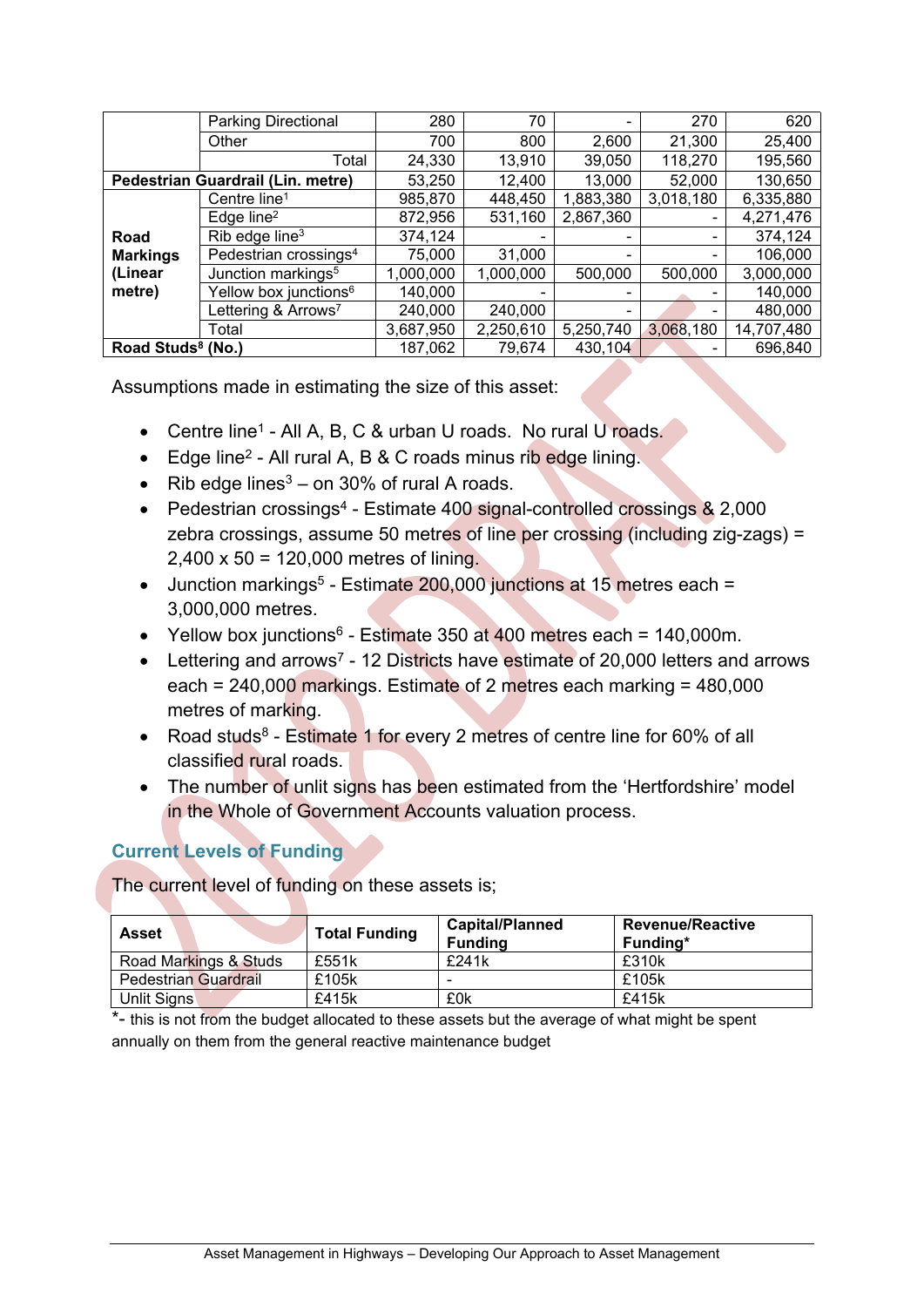#### <span id="page-29-0"></span>**Forecast Levels of Service Outcomes**

#### *Road Markings and Studs*

The current funding means that safety critical lining and studs can be maintained on 20% of the A road networks and 15% of the B road network as reactive repairs. No non-safety critical lining and studs can currently be maintained.

#### *Pedestrian Guardrail*

The current funding means that we are able to remove, repair or make safe all damaged pedestrian guardrail which is assessed as being safety critical as reactive repairs.

#### *Unlit Signs*

The current funding means that we have to carefully consider what safety critical signs we replace on all parts of the network. Currently the funding means that unlit safety critical signs can be maintained on 25% of the A road network, and we prioritise the high-speed road network, and 20% of the B road network as reactive repairs. No non-safety critical signing is currently maintained.

<span id="page-29-1"></span>**Improvements in the management of these asset groups, implemented in the last twelve months**

- We have started collecting information on unlit signs.
- We have started to make estimates of the extent of all these assets.

# <span id="page-29-2"></span>**Future improvements to enable us to improve the management of these asset groups**

- Further refine our estimates of the extent of these assets.
- Consider ways of enabling us to quantify the effects of different funding levels on these assets.
- Continue with the collection of asset information for unlit signs.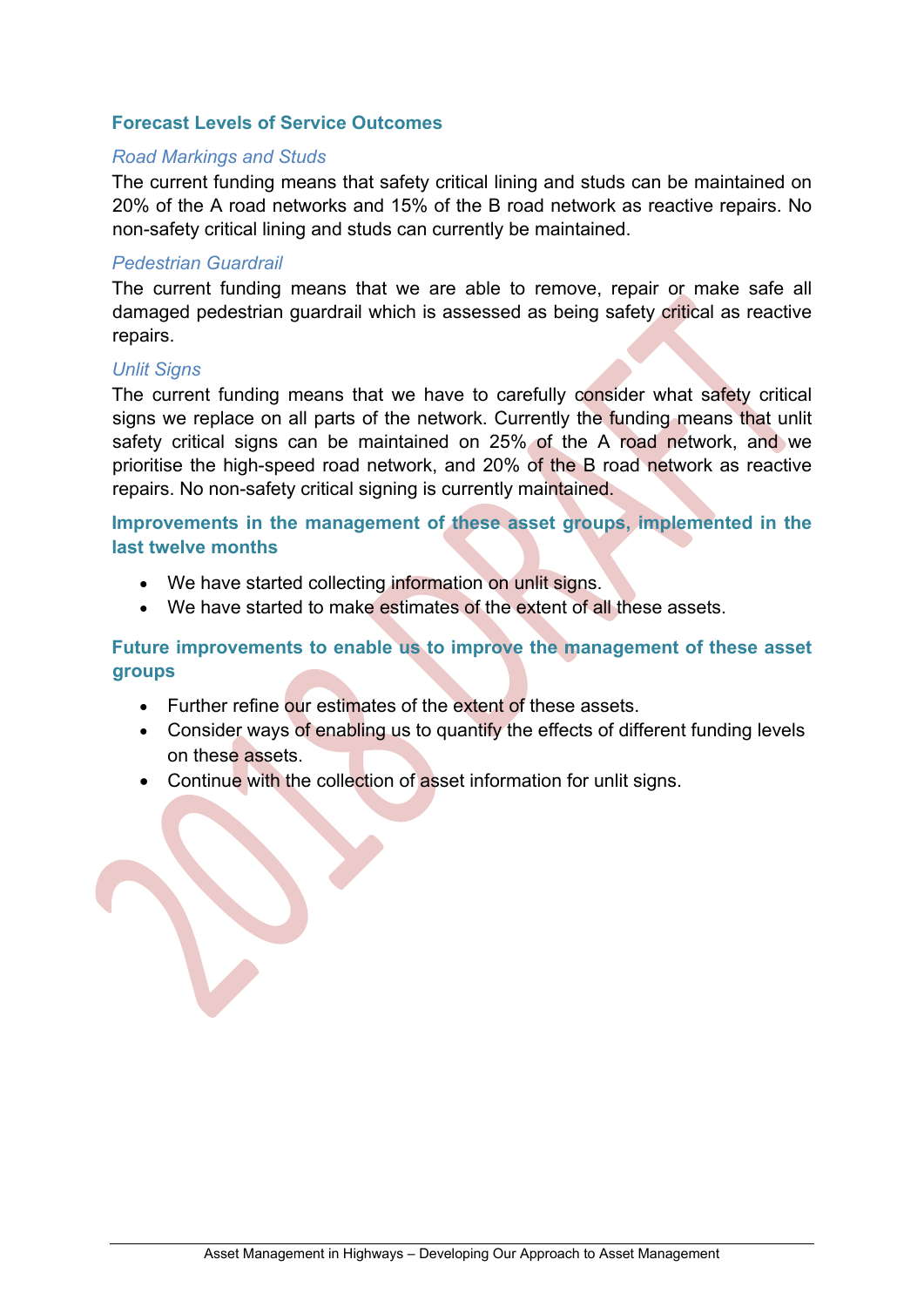# **Summary of Asset Condition**

| Ref:           |              | <b>Measured</b><br><b>Values</b><br><b>PERFORMANCE MEASURE</b>                                             |                 | Asset Performance Forecast <sup>1</sup> |       |                                           | <b>Method of Measurement</b> | <b>Frequency of Review</b>                                                                                                                                          |          |
|----------------|--------------|------------------------------------------------------------------------------------------------------------|-----------------|-----------------------------------------|-------|-------------------------------------------|------------------------------|---------------------------------------------------------------------------------------------------------------------------------------------------------------------|----------|
|                |              |                                                                                                            | 16/17           | 17/18                                   | 17/18 | <b>Condition</b><br>18/19<br><b>Trend</b> |                              |                                                                                                                                                                     |          |
|                |              | % of A-class roads in a very poor condition and<br>needing maintenance <sup>2</sup>                        | 3.3%            | 4.1%                                    | 4.6%  | 5.0%                                      |                              | National Indicator NI 130-01                                                                                                                                        | Annually |
| $\overline{2}$ |              | % of <b>B&amp;C-class</b> roads in a very poor condition and<br>needing maintenance <sup>2</sup>           | 4.7%            | 5.6%                                    | 5.5%  | 6.1%                                      |                              | National Indicator NI 130-02                                                                                                                                        | Annually |
| 3              | <b>Roads</b> | % of Unclassified roads in a very poor condition and<br>needing maintenance <sup>2</sup>                   | 22.4%           | 23.2%                                   | 23.1% | 24.0%                                     |                              | Former National Indicator BV224b                                                                                                                                    | Annually |
| 4              |              | % of tested road network (A, B & strategic C-class) at<br>or below skidding resistance investigatory level |                 | 29.9%                                   | 29.9% | 29.9%                                     | $\leftrightarrow$            | SCRIM (skidding resistance)<br>survey. DfT annual survey.                                                                                                           | Annually |
| 5              |              | <b>Drainage condition</b>                                                                                  | N/A             | N/A                                     | N/A   | N/A                                       | N/A                          | Insufficient data. Project in 2019 to<br>develop an appropriate measure<br>of drainage asset performance.                                                           | N/A      |
| 6              | condition    | % (by length) of Crash Barriers in very poor or sub-standard                                               | 21.2%<br>(2012) | N/A                                     | N/A   | N/A                                       | N/A                          | Based on 2012 Survey. Current<br>regime does not enable annual<br>monitoring. Project in 2018 to<br>develop an appropriate measure<br>of barrier asset performance. | N/A      |
| $\overline{7}$ |              | % of Structures in poor or very poor condition                                                             | 8.4%            | 7.0%                                    | 7.7%  | 5.0%                                      |                              | <b>Whole of Government Accounts</b><br>(WGA) structures toolkit analysis                                                                                            | Annually |
| 8              | soon         | % of Footways in a poor condition and needing maintenance                                                  | 19.2%           | 19.8%                                   | 19.4% | 20.4%                                     |                              | % of network in 'Red' condition<br>from WGA valuation                                                                                                               | Annually |
| 9              |              | % of Streetlight <sup>3</sup> assets needing replacement                                                   | N/A             | 2.7%                                    | N/A   | $2.5\%4$                                  |                              | Based on the results of the<br>structural testing programme, and<br>HMEP modelling                                                                                  | Annually |
| 10             |              | % of Traffic Signals <sup>5</sup> equipment beyond expected life                                           | 5.7%            | 5.2%                                    | 8%    | 9%                                        |                              | Based on equipment age in<br>inventory, and HMEP modelling                                                                                                          | Annually |

<span id="page-30-0"></span>**1** - Based on current investment in these assets

**2** - See longer term performance forecast for road asset group, based on current investment levels.

**3 -** First year of a revised performance measure, therefore no previous forecast figures

**4** - Assumes all 'red' assets from the previous year have been replaced or removed.

**5** - Limitations of the current approach to forecasting for traffic signals are outlined in the asset specific section of this document.